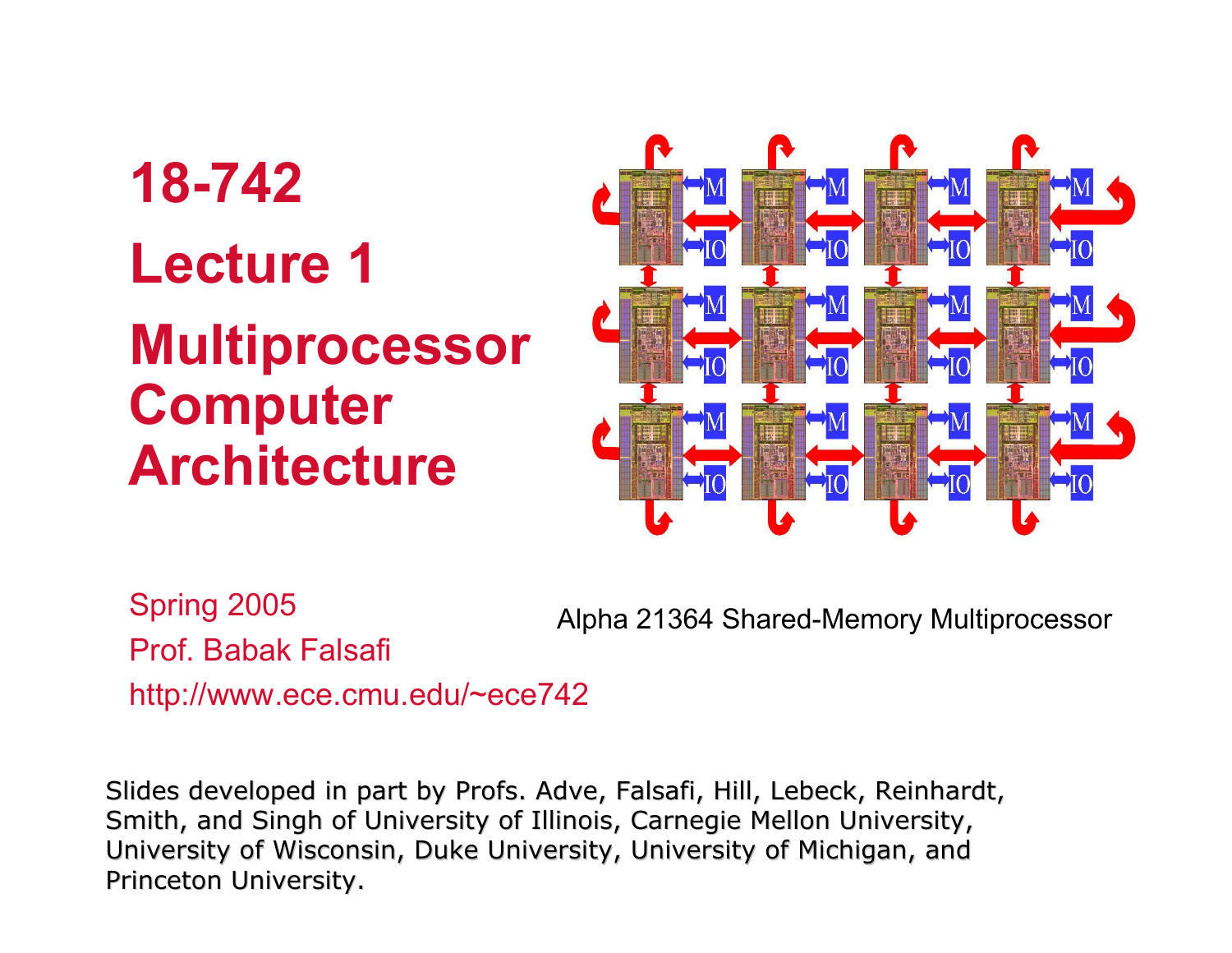- **Due by this Friday**
- $\bullet$ **My way to learn about you**
- **Learn your name and computer architecture background**

*No homeworks graded until homework 0 handed in!!*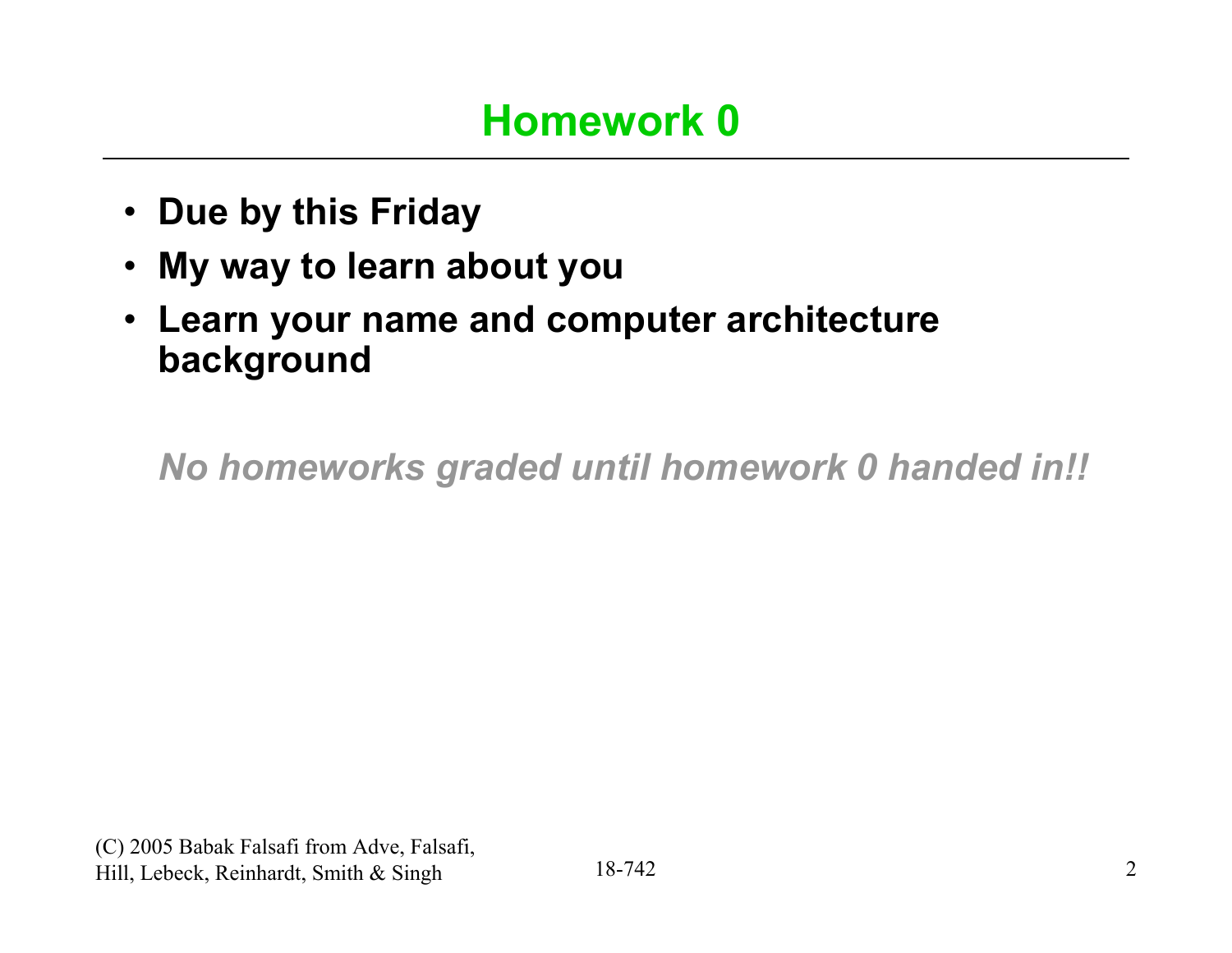## **Readings**

#### • **Reader 1**

- **The book will arrive later. There will be a copies of chapter 1 outside of A302 after class**
- **Chapter 9 of H,J&S will be on the web**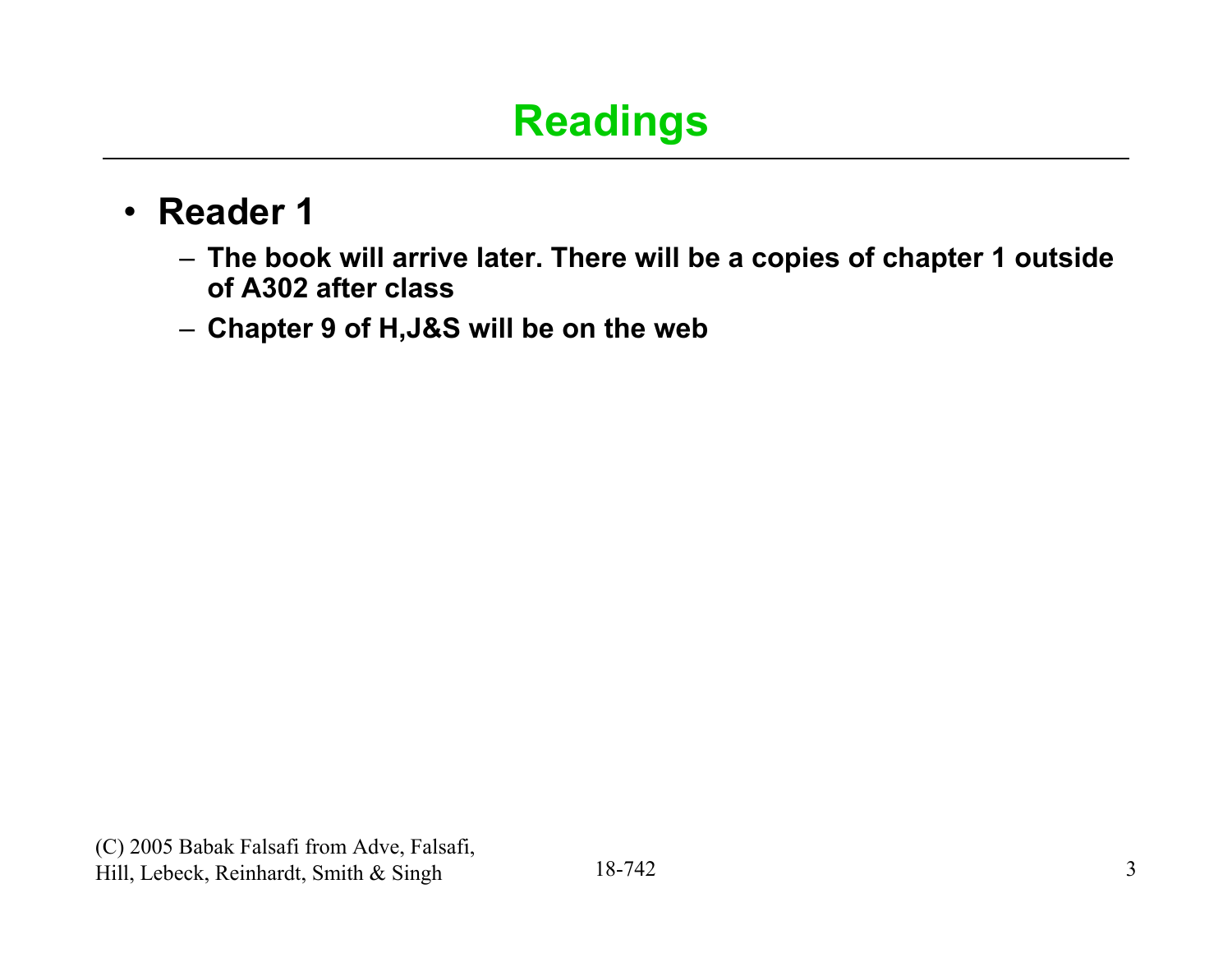#### **18-742 Class Info**

- **Instructor: Professor Babak Falsafi**
	- **URL: http://www.ece.cmu.edu/~babak**
- **Research interests:**
	- **Bridging the processor/memory performance gap**
	- **Nanoscale CMOS computer systems**
	- **Analytic & simulation tools for design evaluation**
- **TA:** 
	- **Brian Gold (bgold@cmu.edu)**
- **Administrative Assistant: Matt Koeske (koeske@ece)**
- **Class info:**
	- **URL: http://www.ece.cmu.edu/~ece742**
		- » **Username & password provided in class**
	- **Newsgroup: cmu.ece.class.ece742 (use nntp.ece.cmu.edu)**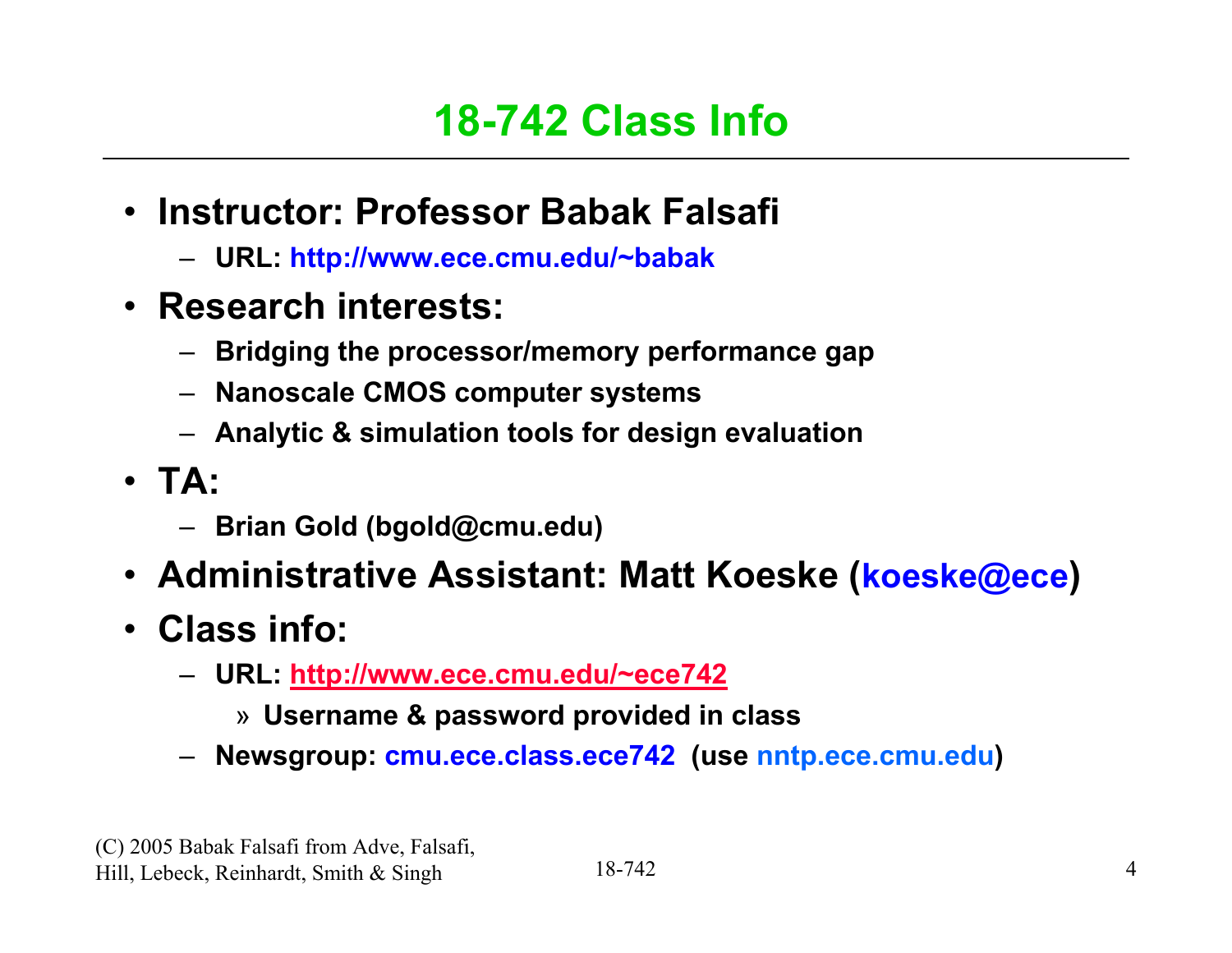## **18-742 Class Meeting Time**

#### • **Notice!**

- **each lecture is 80 minutes long**
- **class meets between 3:00pm - 4:20pm on MW**
- **office hours: Mon. 2:00-3:00 & Fri. 3:00-4:00 pm**
- **Brian's office hours: Wed. 11:00-12:00 & Thur. 3:30-4:30**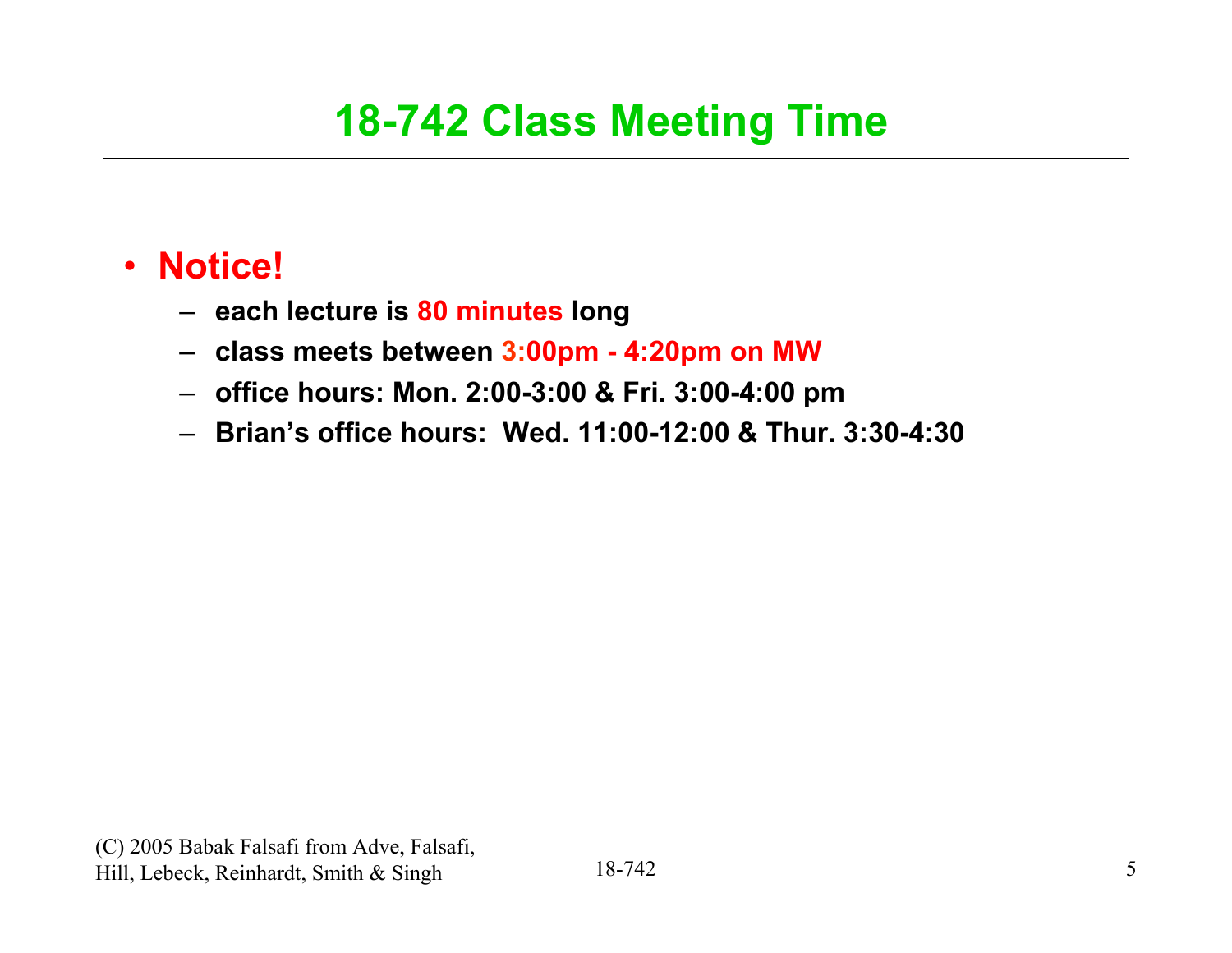#### •**Graduate students (MS/IMB/PhD)**

- **1. Computer architects to be**
- **2. Computer system designers**

#### •**Required Background**

**18-741 (Advanced Computer Architecture)**

#### •**Course expectations:**

- **Heavily discussion oriented**
- **Will loosely follow text** *(Culler & Singh)*
- **With emphasis on cutting-edge issues/research**
- **Students will review list of research papers** *(almost weekly)*
- **Independent research project** *(a major component)*
- **Individual feedback upon request** *(come to office hours!)*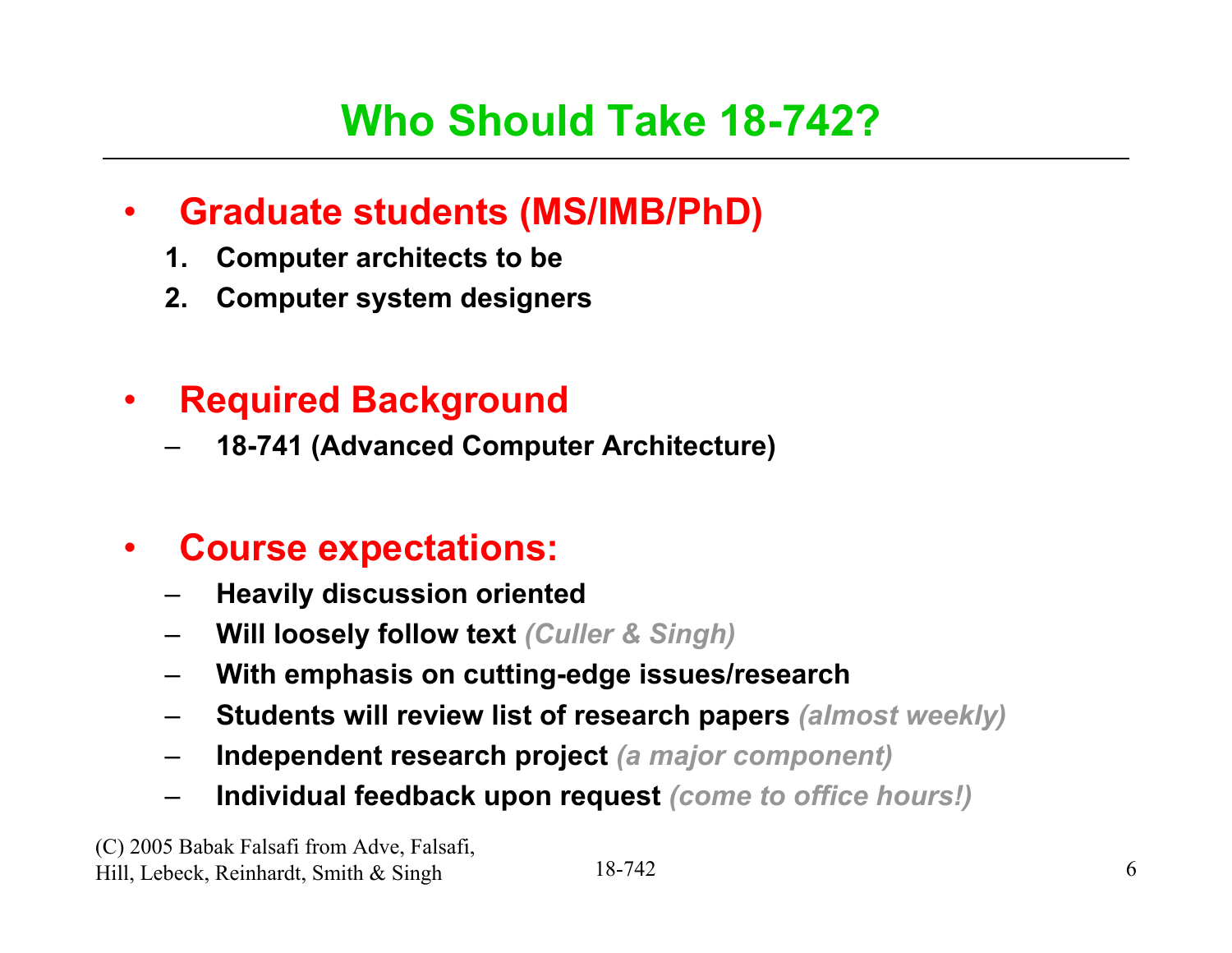## **18-742: Components**

- **Text**
	- **Parallel Computer Architecture: A Hardware/Software Approach**
	- **recommended:** *Readings in Computer Architecture*
- **Readers + Review**
	- **list of papers: classic + state of the art**
	- **short written review per paper**
- **Homework (individual write-up, group discussion okay)**
- **Project**
	- **mostly original research**
	- **groups of two**
- **Heavy use of web page for interaction!**
	- **www.ece.cmu.edu/~ece742**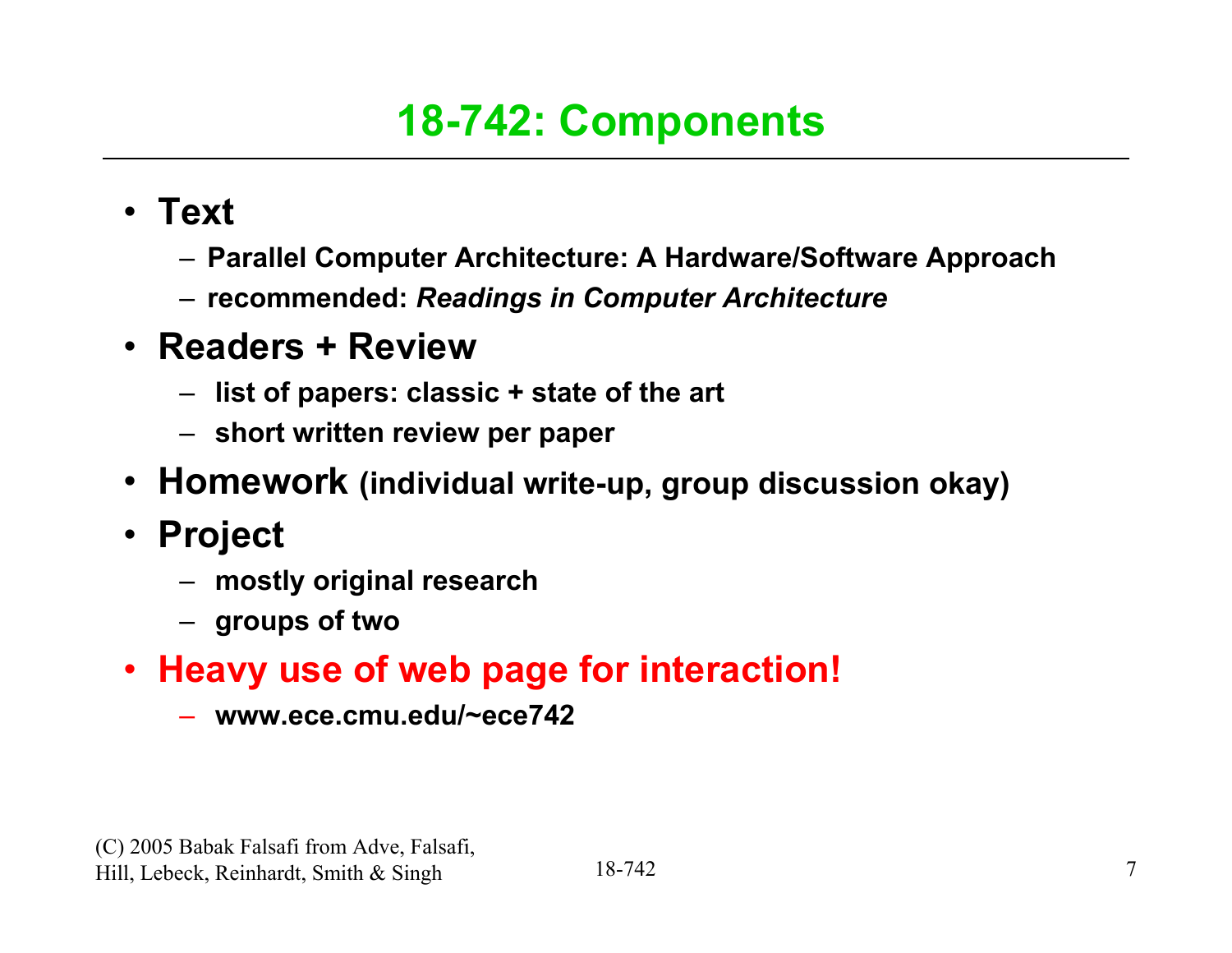• **Grade breakdown**

| <b>Project:</b> | 30% |
|-----------------|-----|
| Homework:       | 20% |
| Exam 1:         | 25% |
| Exam 2:         | 25% |

• **Participation + Discussion count toward the Project grade**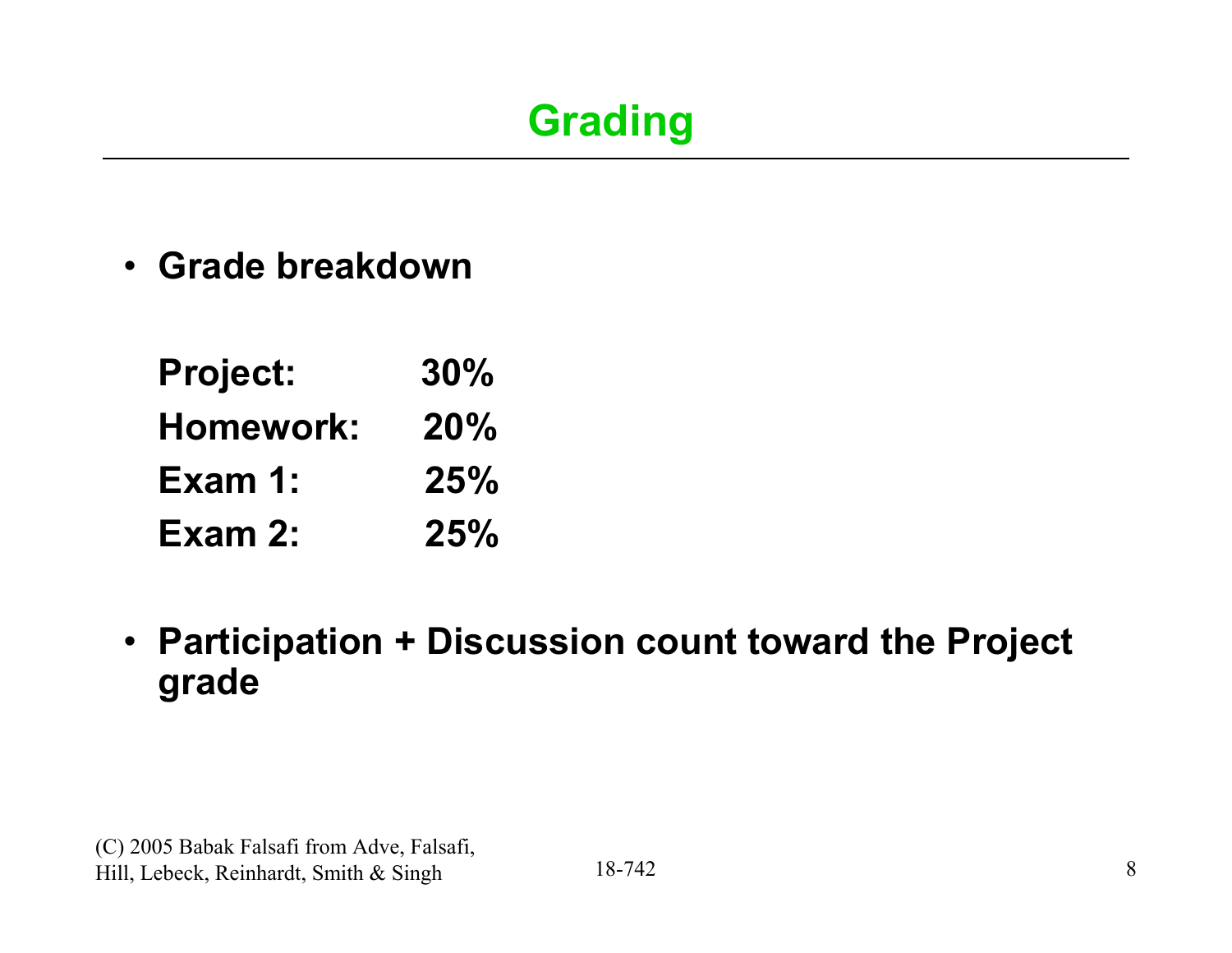- **No late homeworks, no kidding**
- •**Group studies are encouraged**
- •**Group discussions are encouraged**
- **All homeworks must be results of individual work**  *(identify the persons you discussed the problem with)*

• *There is no tolerance for academic dishonesty. Please refer to the University Policy on cheating and plagiarism. Discussion and group studies are encouraged, but all submitted material must be the student's individual work (or in case of the project, individual group work).*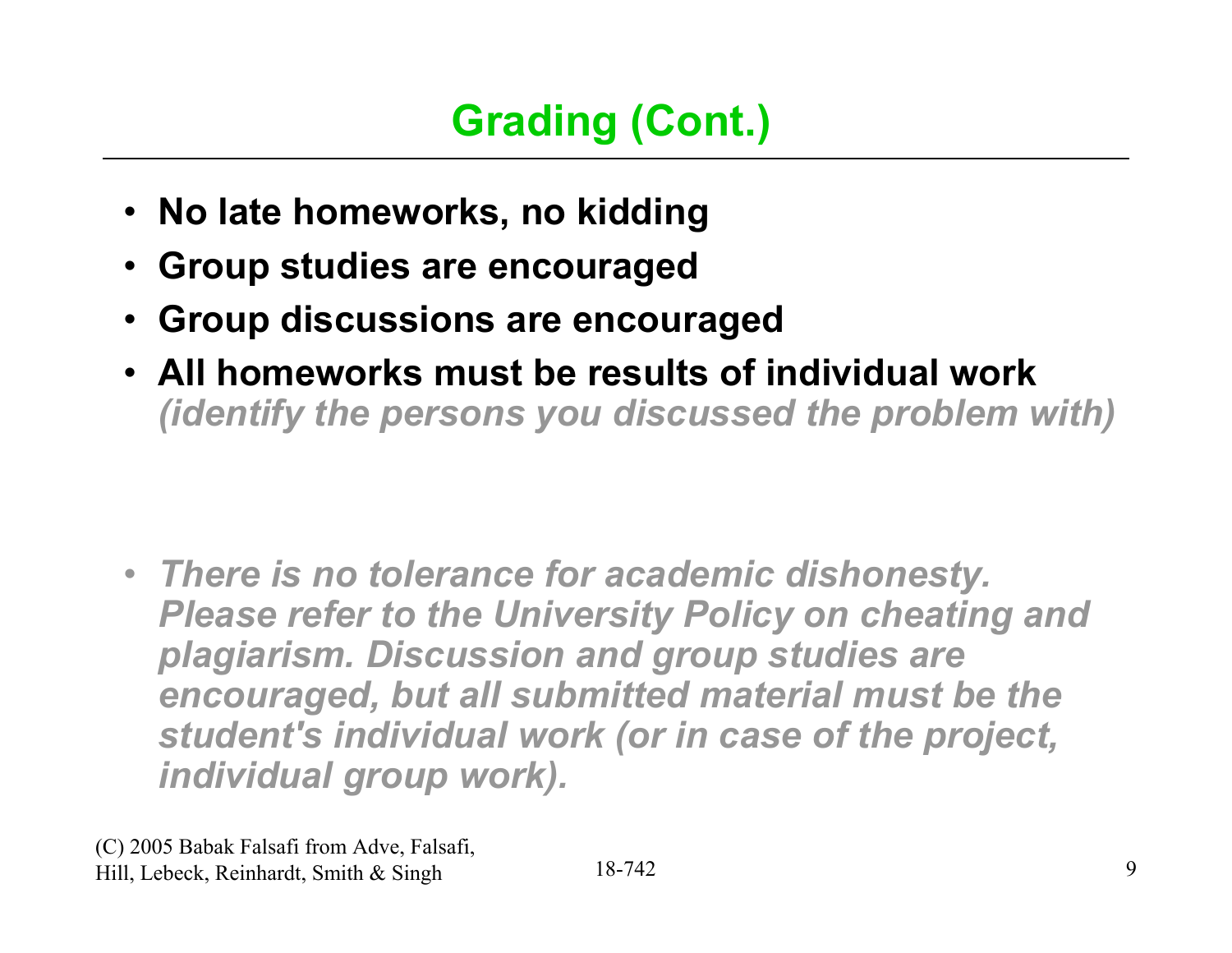## **Computer Architecture Curriculum**

- **18-447 — Introduction to computer architecture**
- **18-741 — Advanced computer architecture**
- **18-742 — Multiprocessor architecture**
- **18-743 — Power-aware architecture**
- **18-744 — Microarchitecture design and implementation**
- **18-747 — Advanced topics**

#### • **Related areas:**

- » **circuits: VLSI, digital circuit design, CAD**
- » **systems: compilers, OS, database systems, networks, embedded computing, fault-tolerant computing**
- » **evaluation: queuing theory, analysis of variance, confidence intervals, etc.**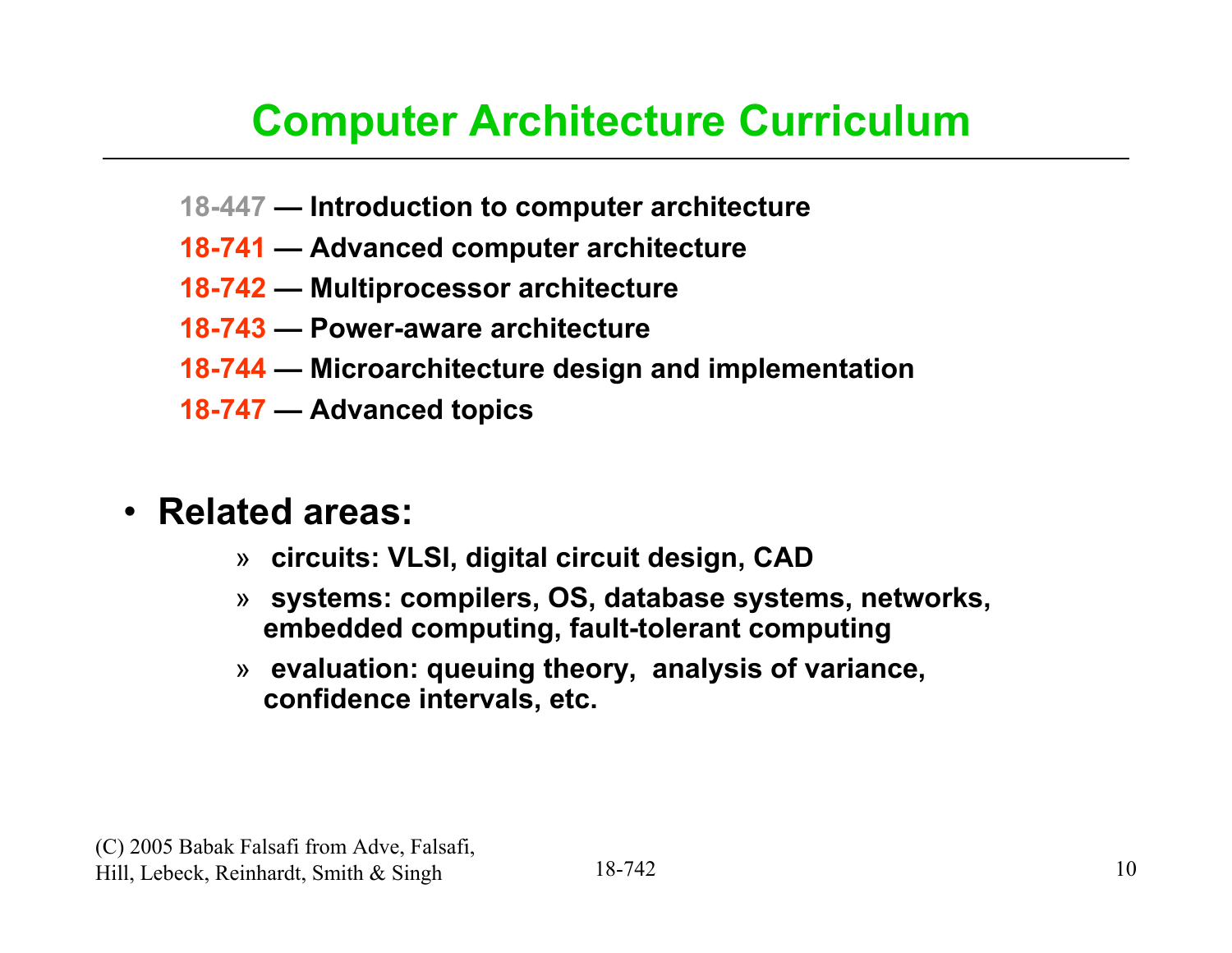### **Computer Architecture Activity**

**Computer Architecture Lab at Carnegie Mellon (CALCM) @ www.ece.cmu.edu/CALCM**

## **Send mail to calcm-list-request@ece body: subscribe calcm-list**

#### **Seminars**

- **CALCM weekly seminar**
- **LCS/SDI/Intel weekly seminar**
- **CSSI weekly seminar**
- **Computer systems lecture series**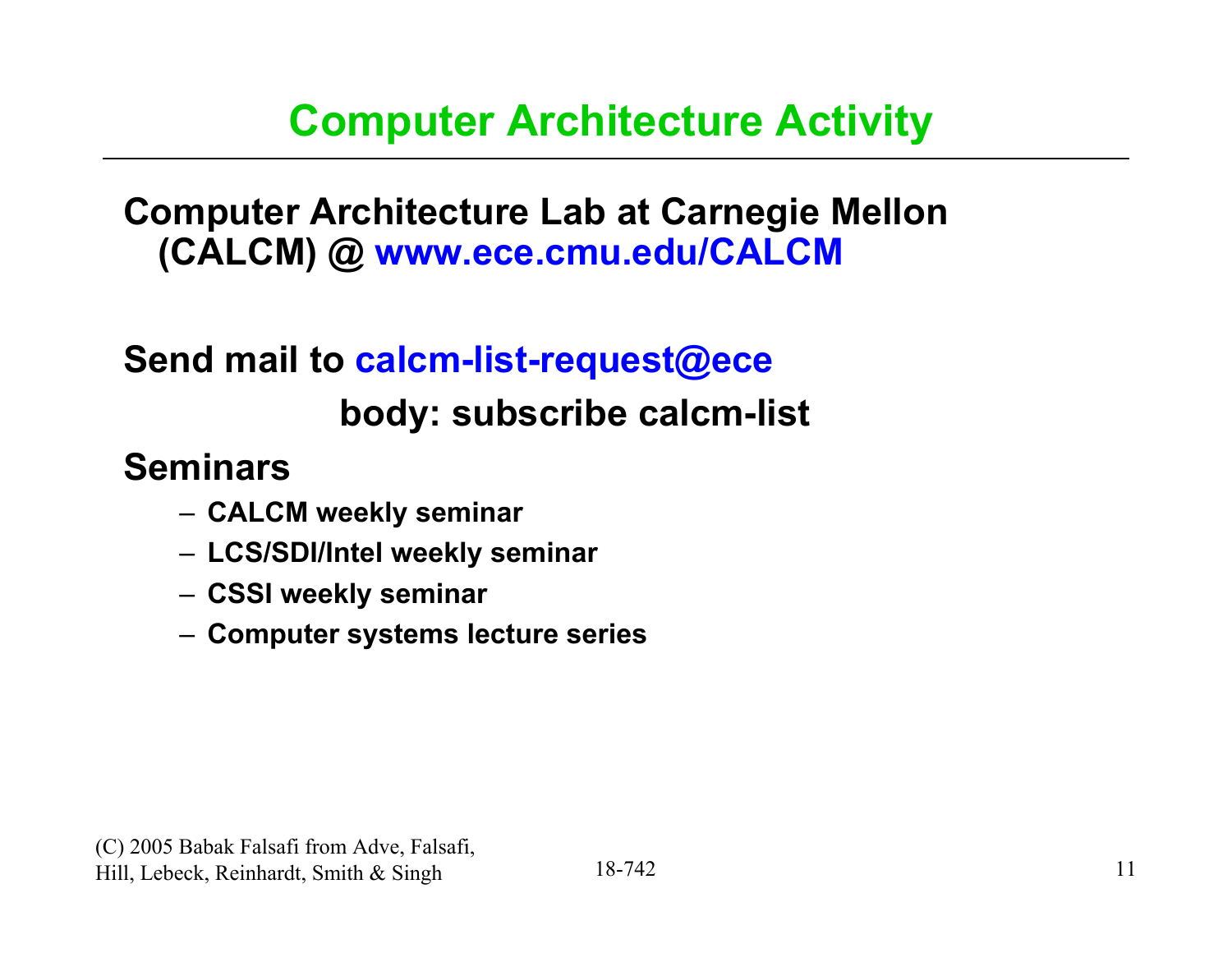- **Motivation & Applications**
- **Theory, History, & A Generic Parallel Machine**
- **UMA, NUMA, Examples, & More History**
- **Programming Models**
	- **Shared Memory**
	- **Message Passing**
	- **Data Parallel**
- **Issues in Programming Models**
	- **Function: naming, operations, & ordering**
	- **Performance: latency, bandwidth, etc.**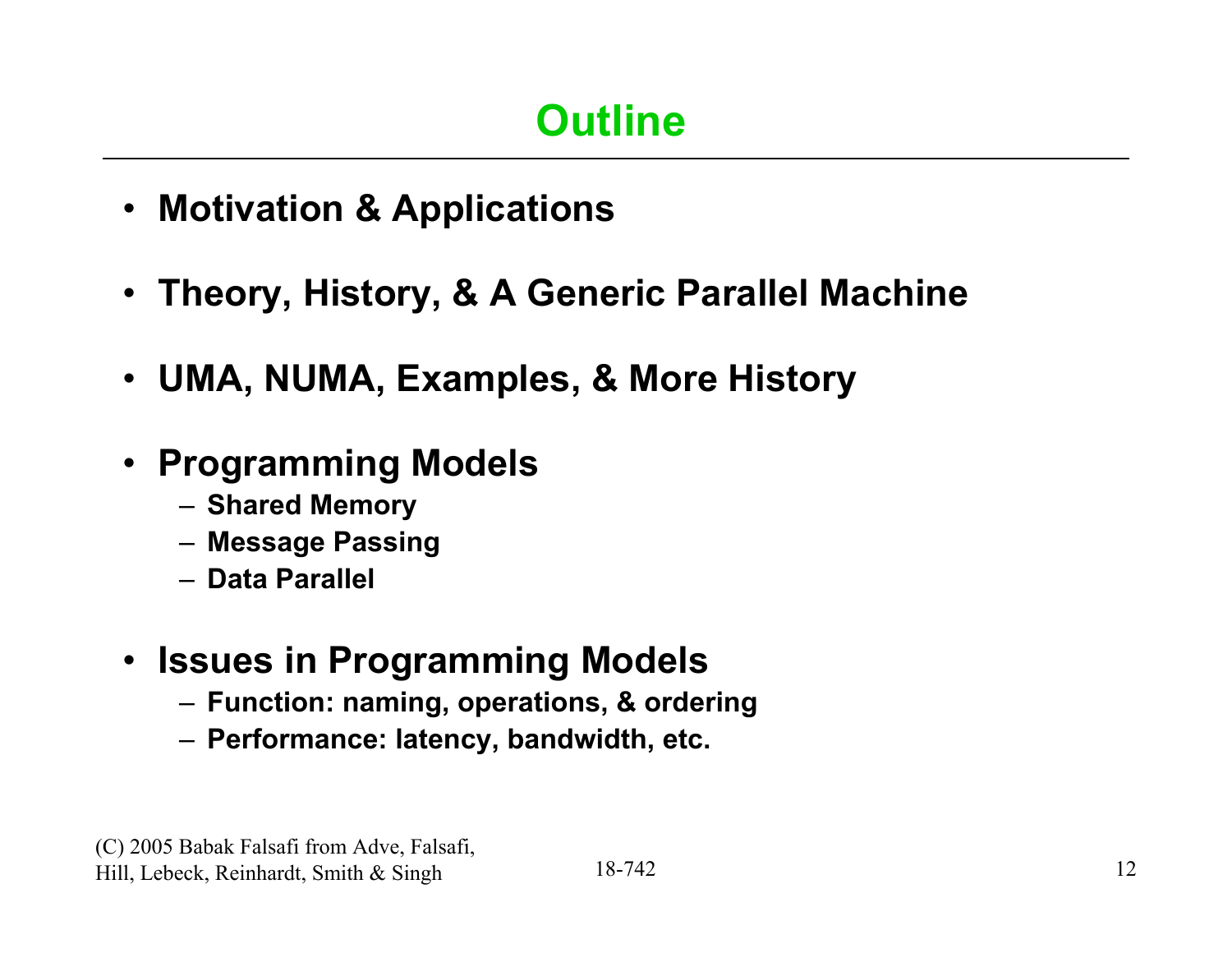- **18-741 is about computers with one processor**
- **This course uses N processors in a computer to get**
	- **Higher Throughput via many jobs in parallel**
	- **Improved Cost-Effectiveness (e.g., adding 3 processors may yield 4X throughput for 2X system cost)**
	- **To get Lower Latency from shrink-wrapped software (e.g., databases and web servers today, but more tomorrow)**
	- **Lower latency through Parallelizing your application (but this is hard)**
- **Need faster than today's microprocessor?**
	- **Wait for tomorrow's microprocessor**
	- **Use many microprocessors in parallel**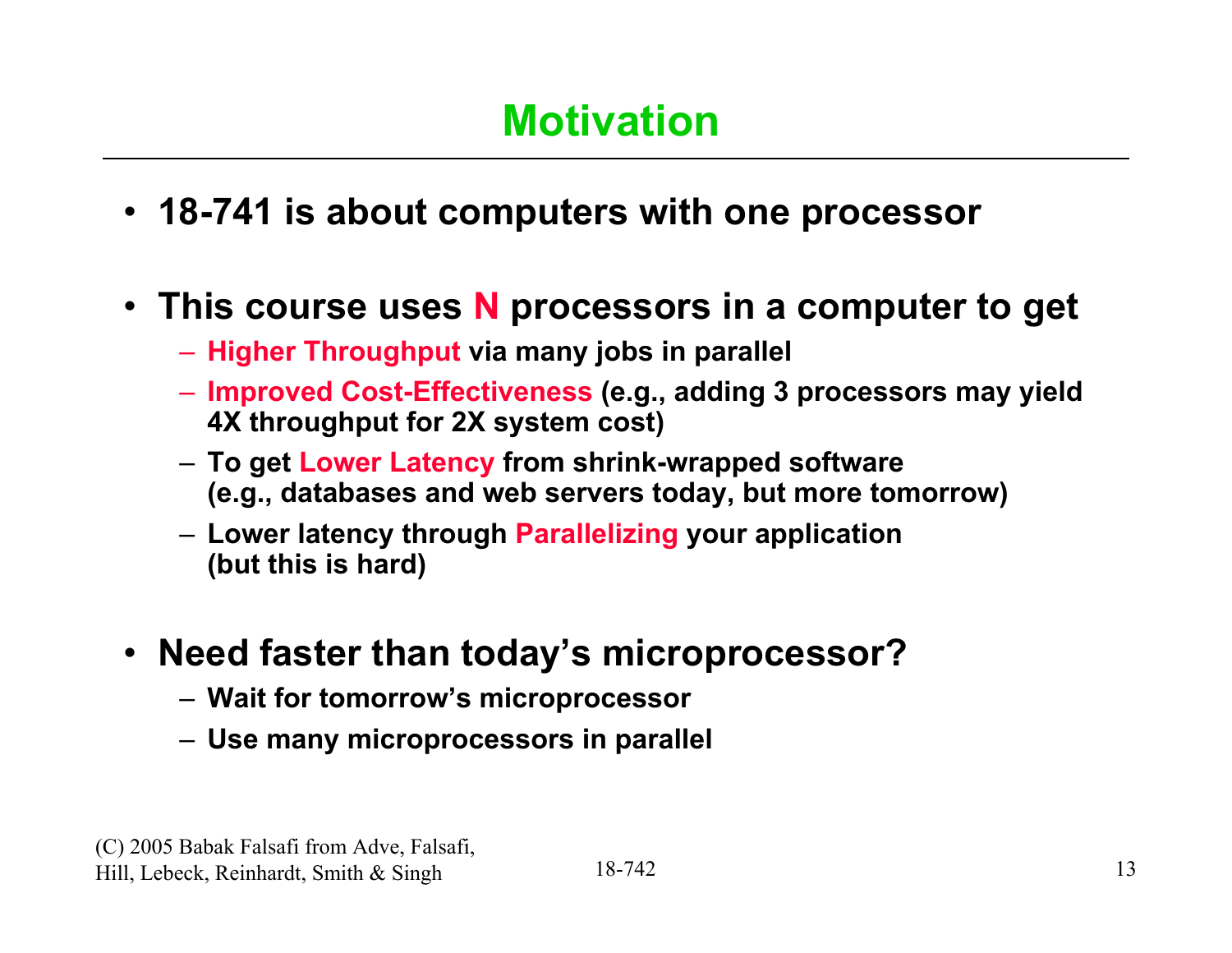## **Applications: Science and Engineering**

#### • **Examples**

- **Weather prediction**
- **Evolution of galaxies**
- **Oil reservoir simulation**
- **Automobile crash tests**
- **Drug development**
- **VLSI CAD**
- **Nuclear BOMBS!**
- **Typically model physical systems or phenomena**
- **Problems are 2D or 3D**
- **Usually requires "number crunching"**
- **Involves "true" parallelism**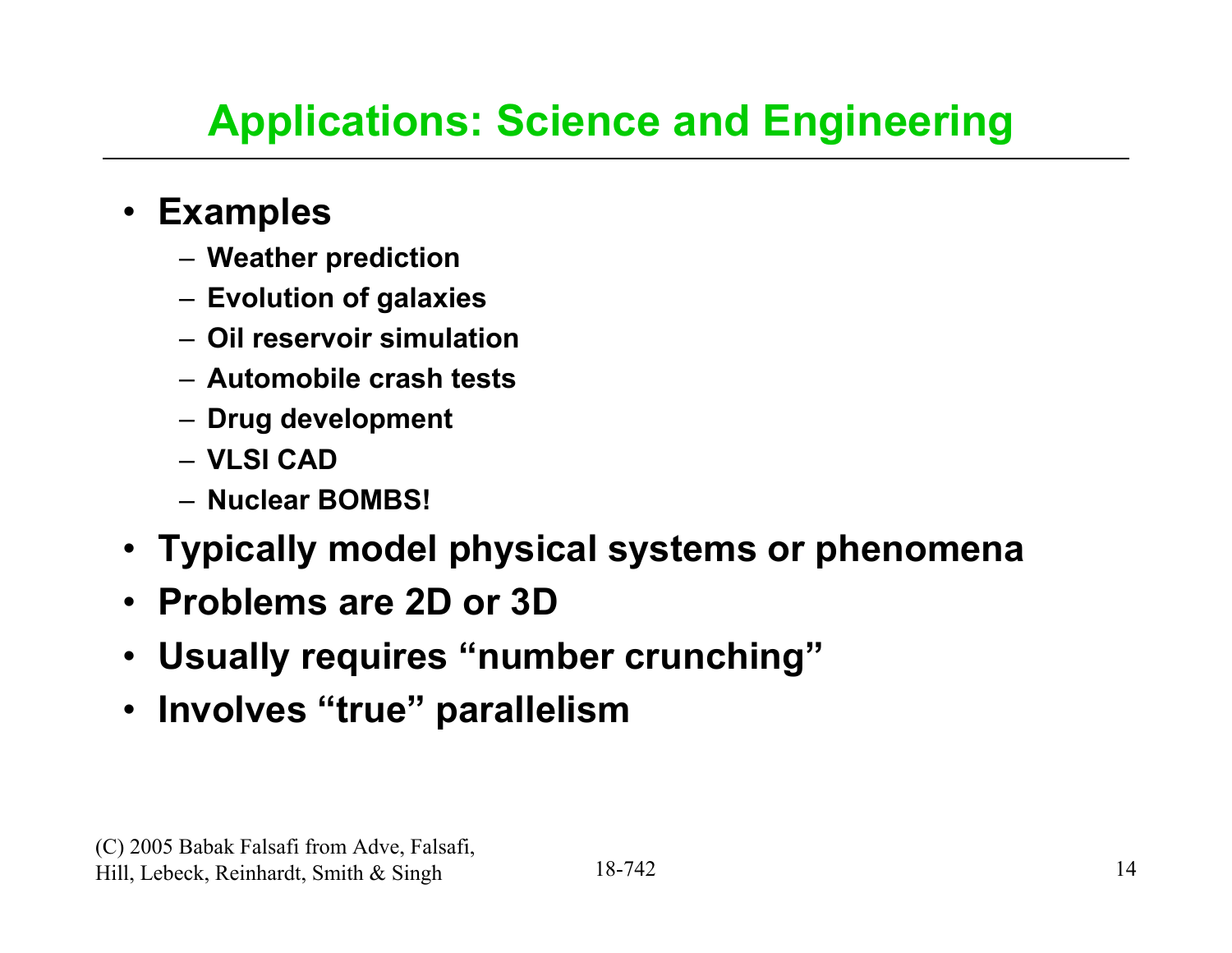## **Applications: Commercial**

#### • **Examples**

- **On-line transaction processing (OLTP)**
- **Decision support systems (DSS)**
- **"app servers"**

#### • **Involves data movement, not much number crunching**

- **OTLP has many small queries**
- **DSS has fewer large queries**

#### • **Involves throughput parallelism**

- **inter-query parallelism for OLTP**
- **intra-query parallelism for DSS**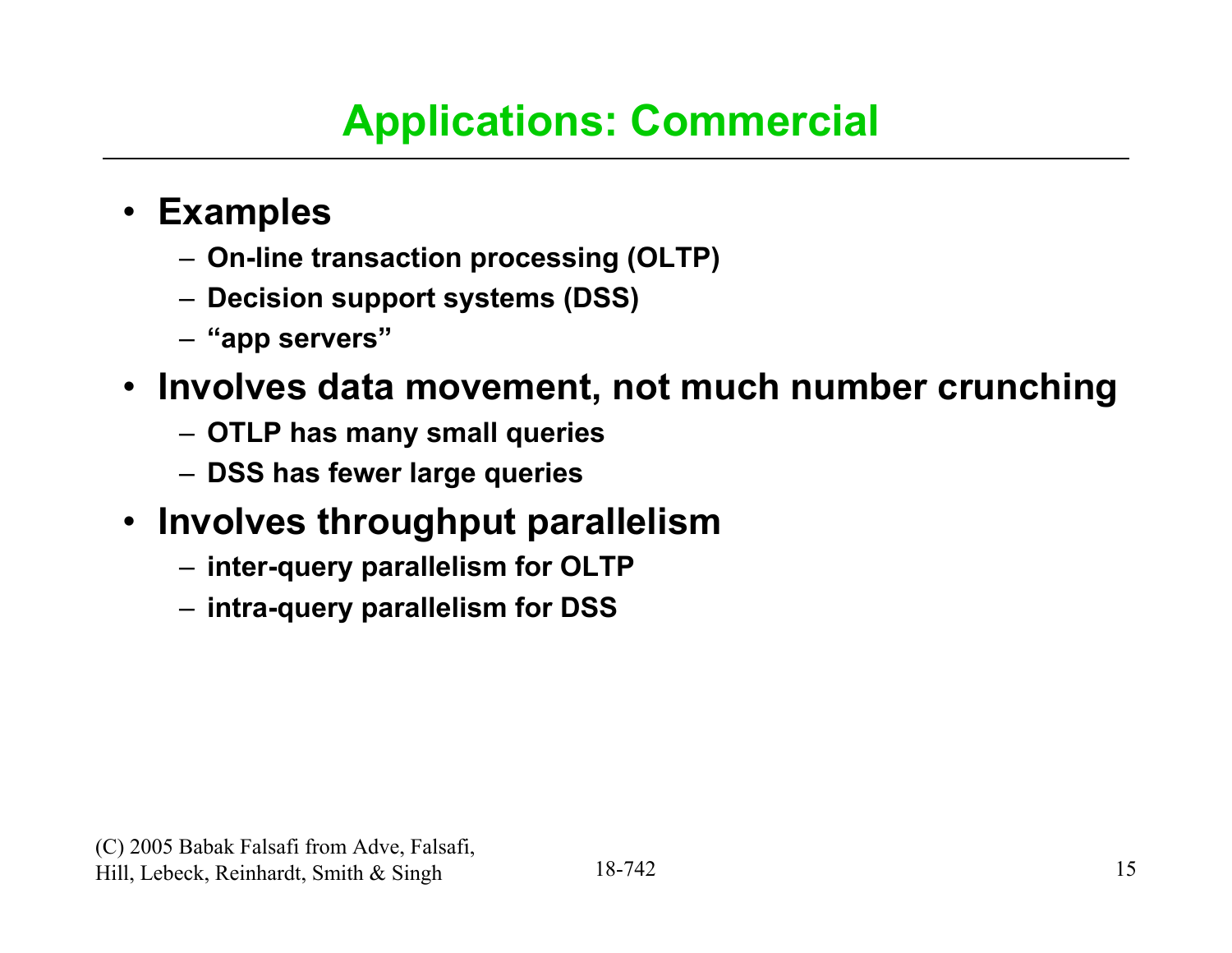## **Applications: Multi-media/home**

#### • **Examples**

- **speech recognition**
- **data compression/decompression**
- **3D graphics**
- **Will become ubiquitous**
- **Involves everything (crunching, data movement, true parallelism, and throughput parallelism)**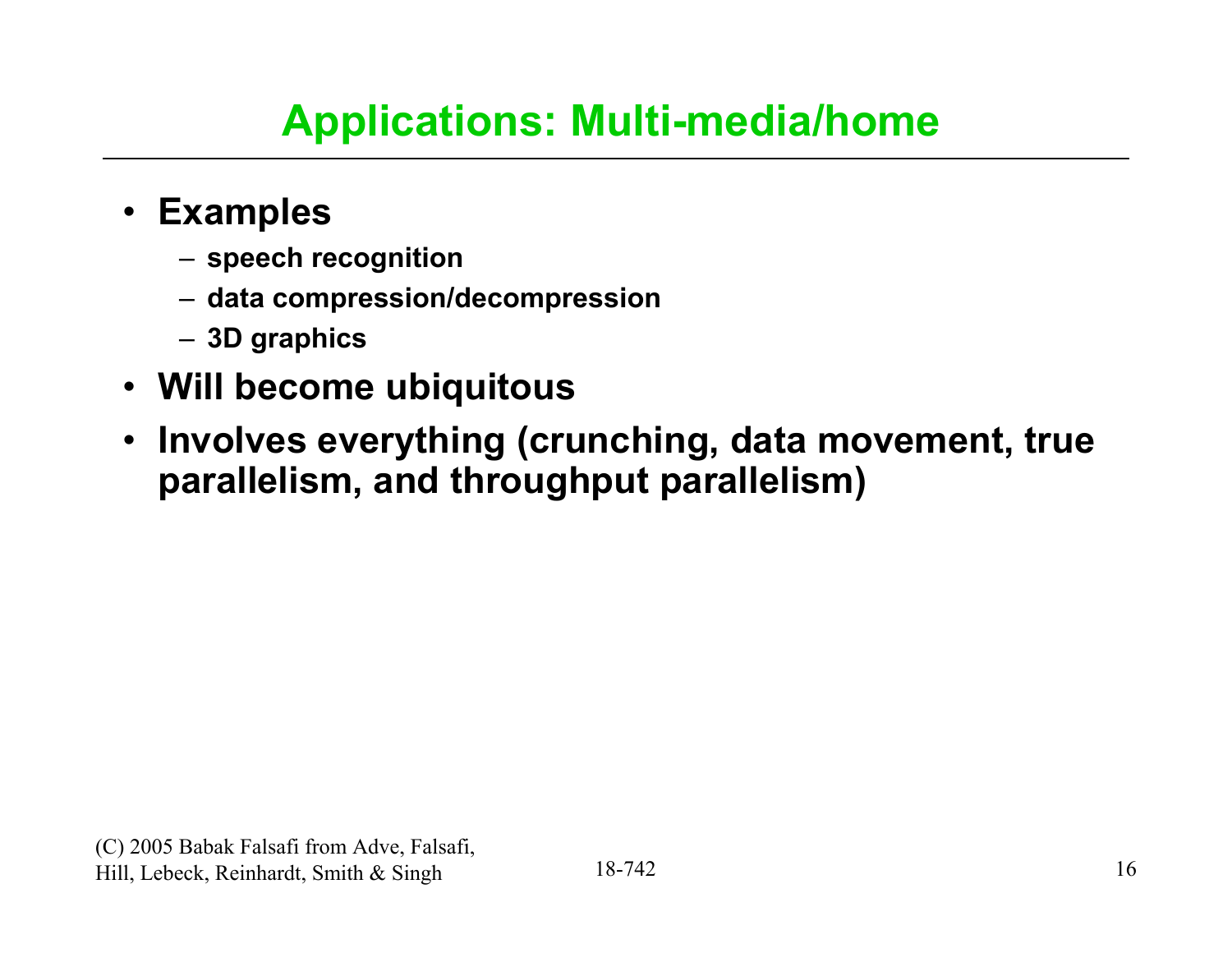## **In Theory**

#### • **Sequential**

- **Time to sum n numbers? O(n)**
- **Time to sort n numbers? O(n log n)**
- **What model? RAM**

#### • **Parallel**

- **Time to sum? Tree for O(log n)**
- **Time to sort? Non-trivially O(log n)**
- **What model?**
	- » **PRAM [Fortune Willie STOC78]**
	- » **P processors in lock-step**
	- » **One memory (e.g., CREW for concurrent read exclusive write)**



 $2 < -3$  1<->2 3<->4  $2 < -3$ 

1<->2 3<->4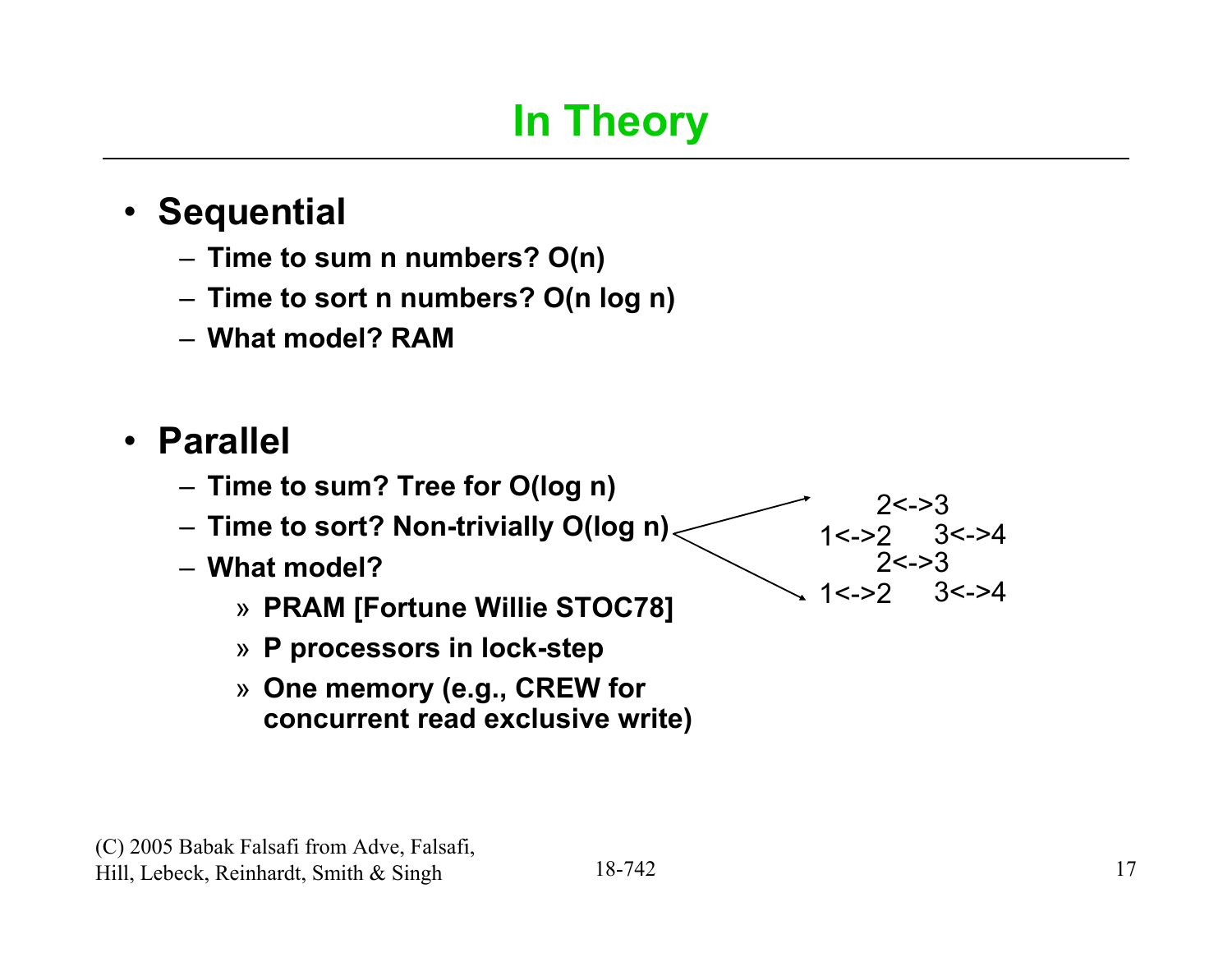#### **Perfection: the PRAM Model**

- **Parallel RAM**
- $\bullet$ **Fully shared memory**
- $\bullet$ **Unit latency**
- $\bullet$  **No memory contention (unrestricted bandwidth)**
- $\bullet$ **Data placement unimportant**

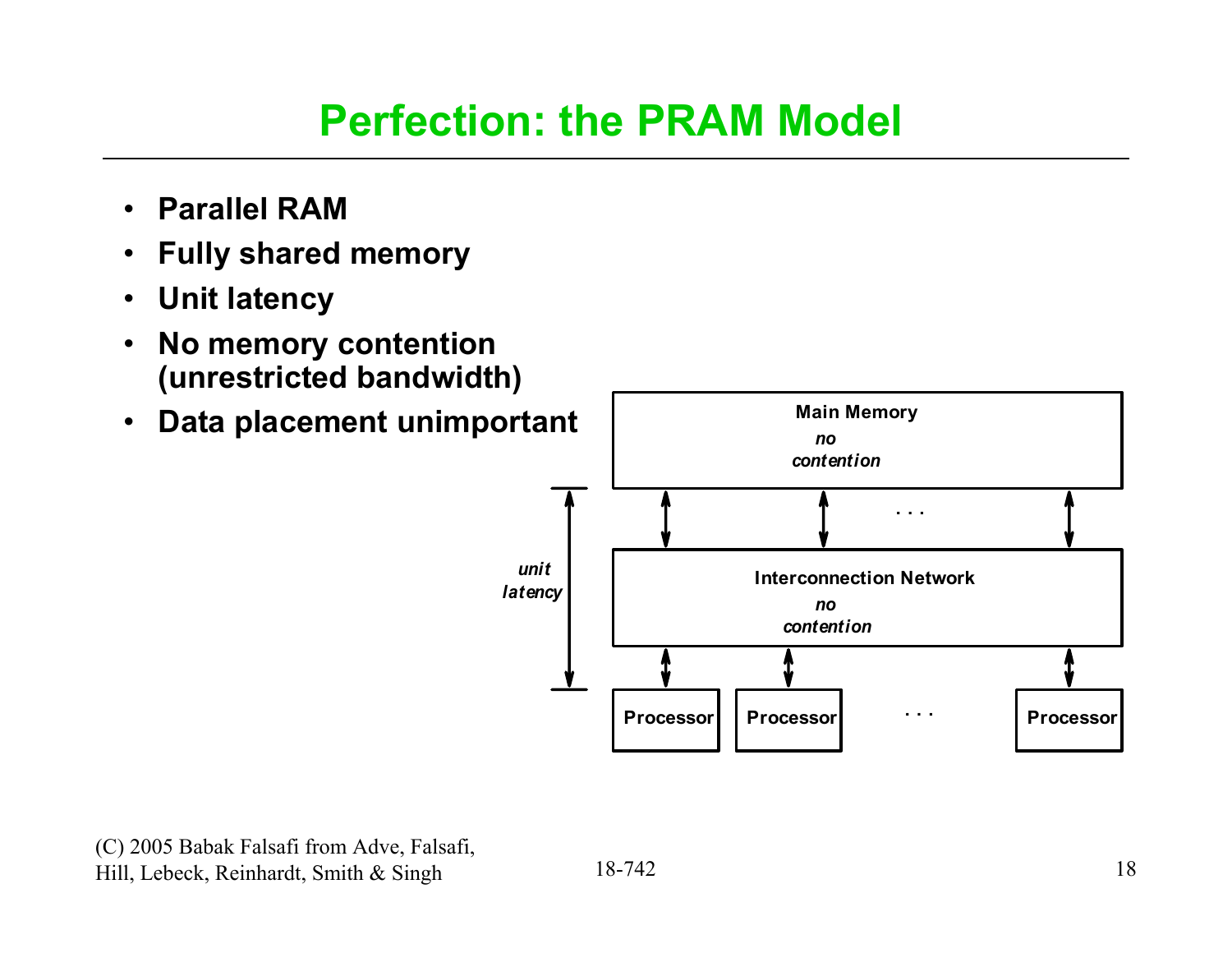#### **Perfection is NOT Achievable**

- **Latencies grow as the system size grows**
- **Bandwidths are restricted by memory organizations and interconnection networks**
- **Dealing with reality leads to division between** *UMA: Uniform Memory Access* **and** *NUMA: Non-Uniform Memory Access*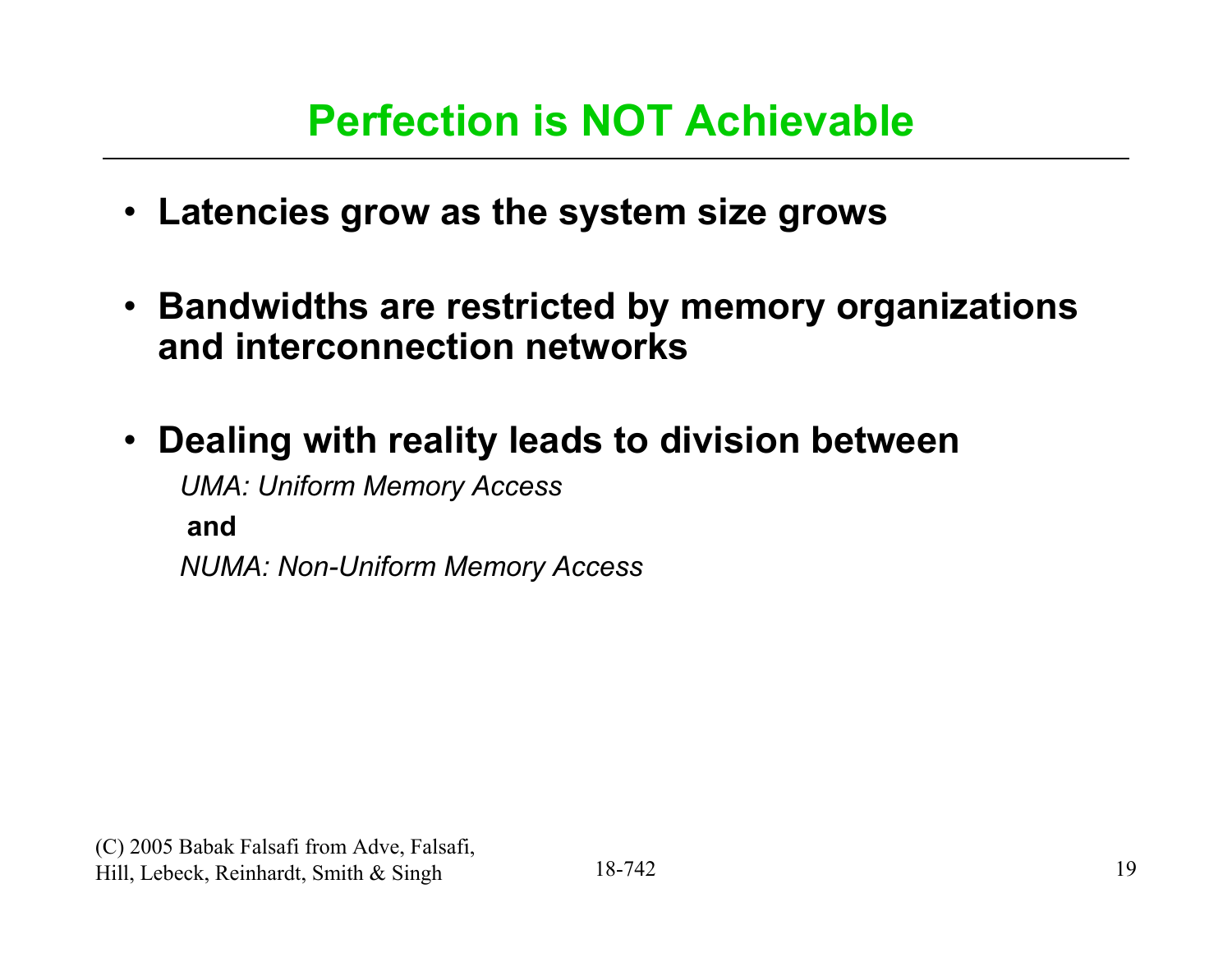#### **But in Practice, How Do You**

- **Name a datum (e.g. all say a[I])?**
- **Communicate values?**
- **Coordinate and synchronize?**
- **Select processing node size (few-bit ALU to a PC)?**
- **Select number of nodes in system?**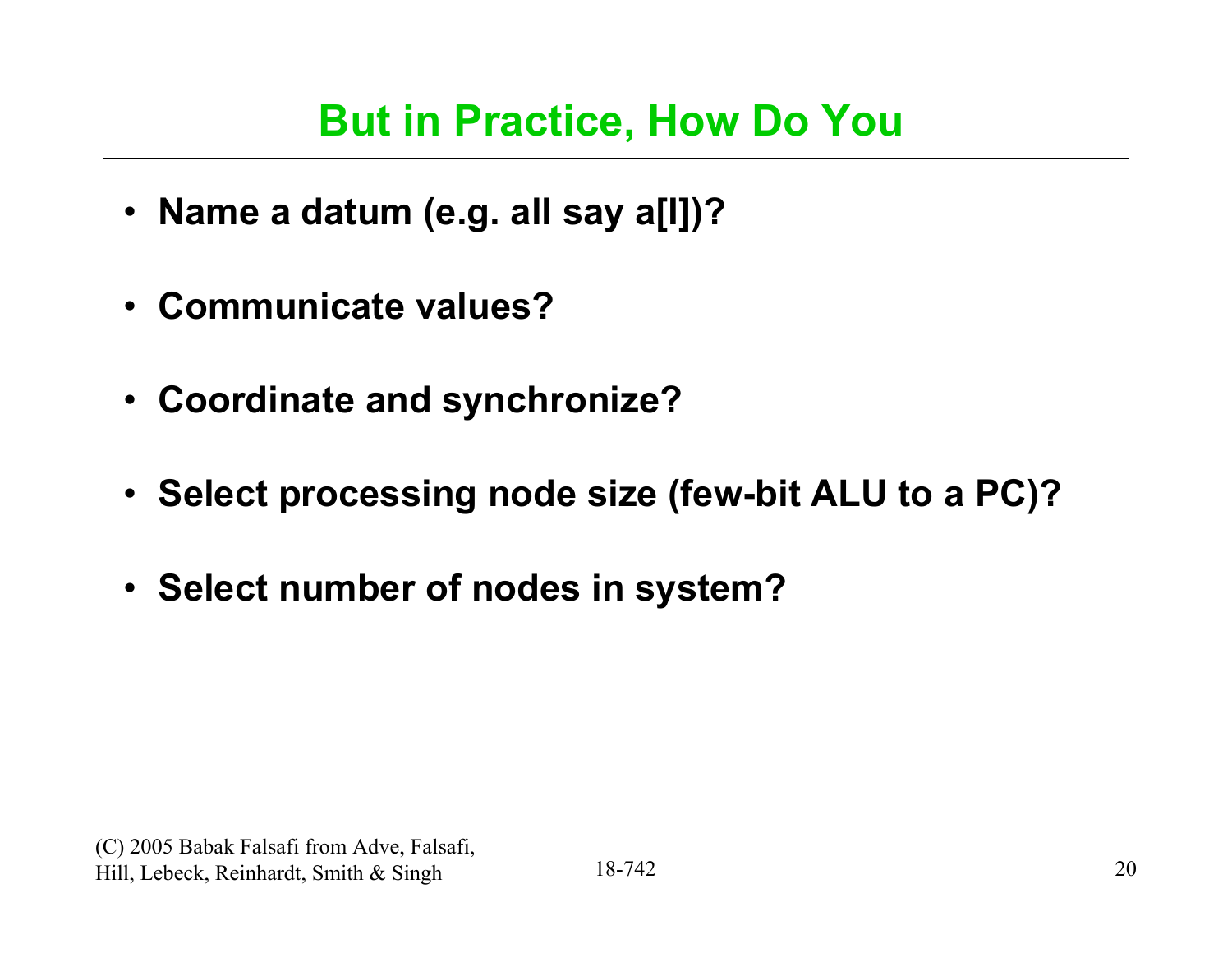#### **Historical View**

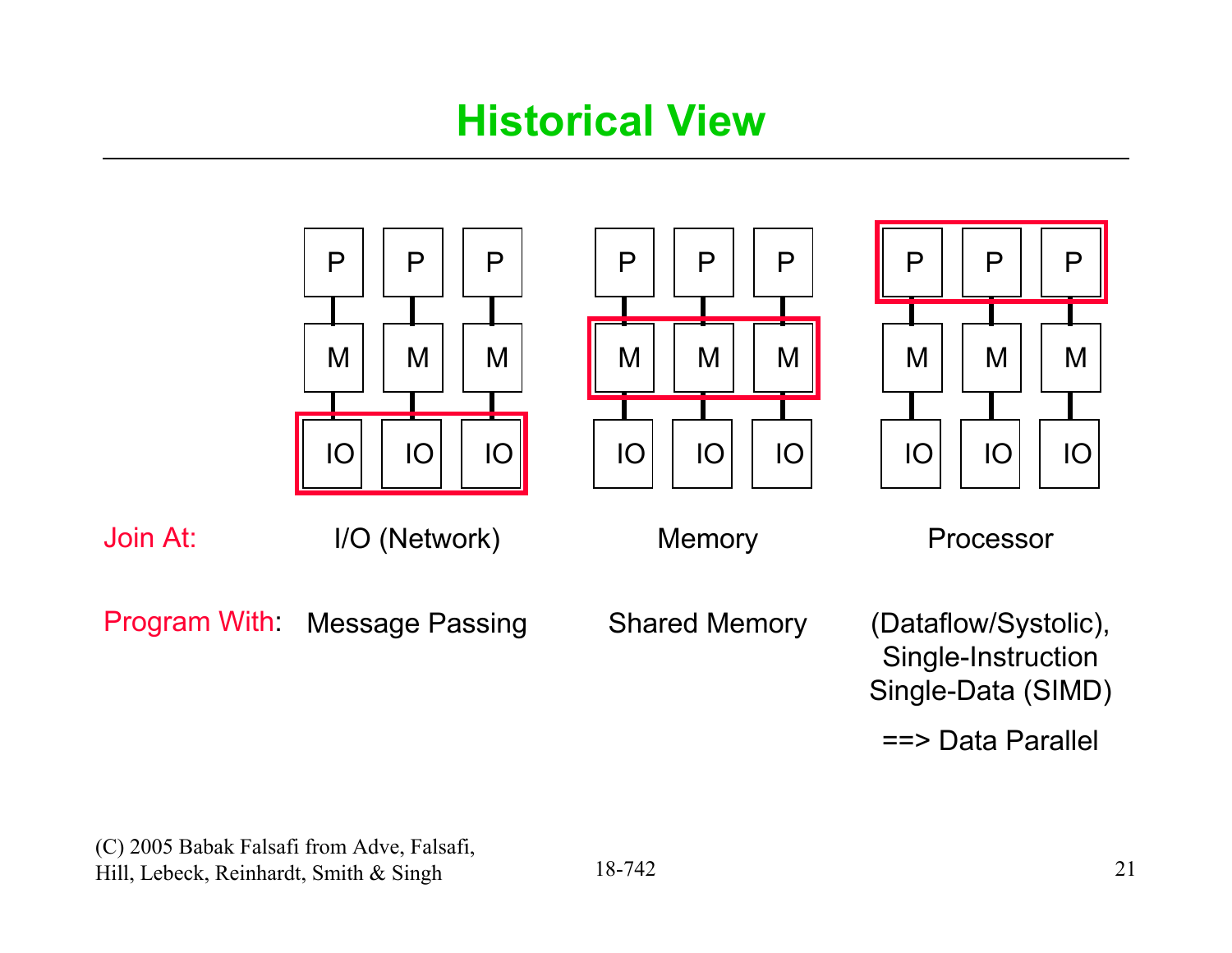#### • **Machine --> Programming Model**

- **Join at network so program with message passing model**
- **Join at memory so program with shared memory model**
- **Join at processor so program with SIMD or data parallel**
- **Programming Model --> Machine**
	- **Message-passing programs on message-passing machine**
	- **Shared-memory programs on shared-memory machine**
	- **SIMD/data-parallel programs on SIMD/data-parallel machine**

#### • **But**

- **Isn't hardware basically the same? Processors, memory, & I/O?**
- **Why not have generic parallel machine & program with model that fits the problem?**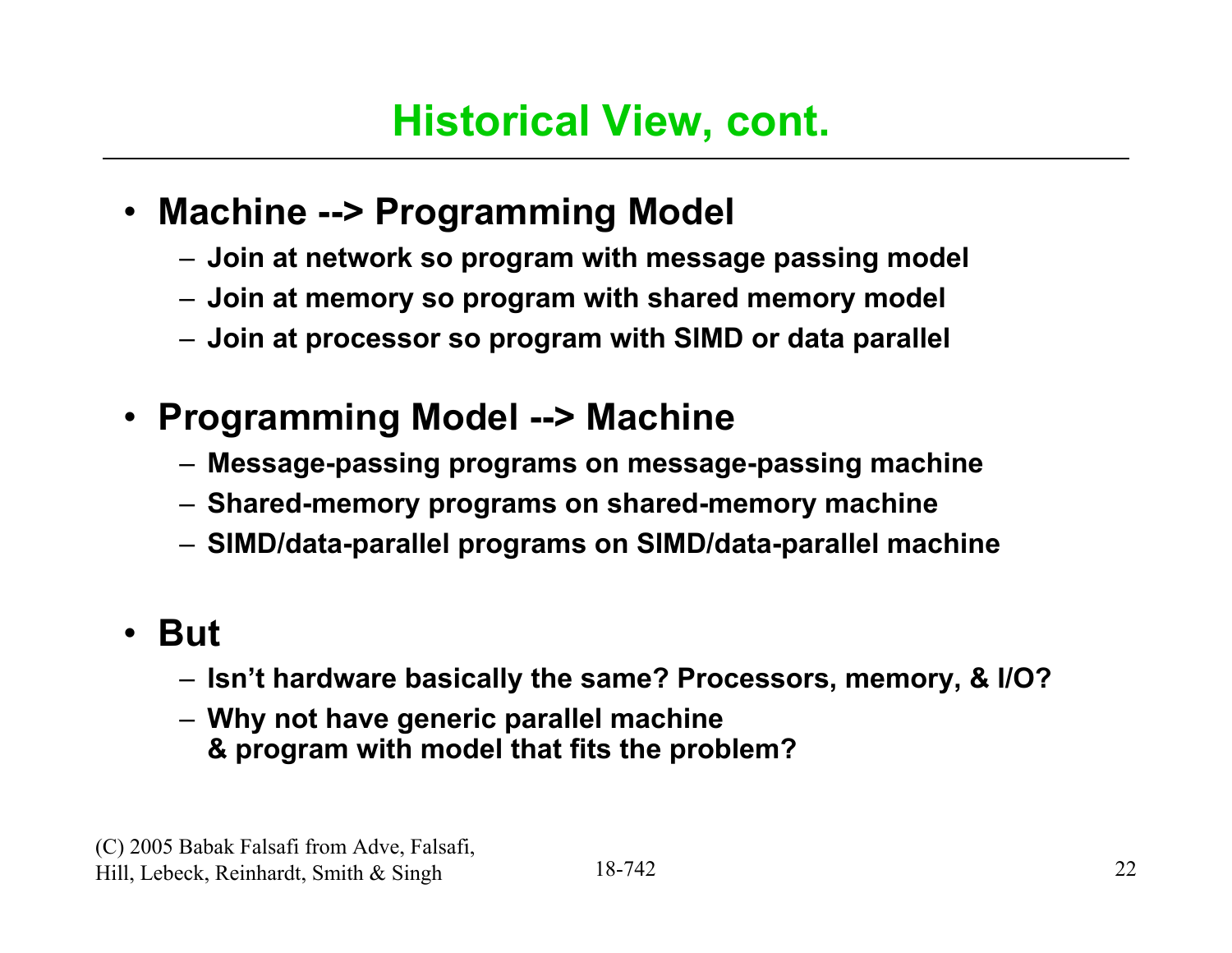## **A Generic Parallel Machine**



- **Separation of programming models from architectures**
- **All models require communication**
- **Node with processor(s), memory, communication assist**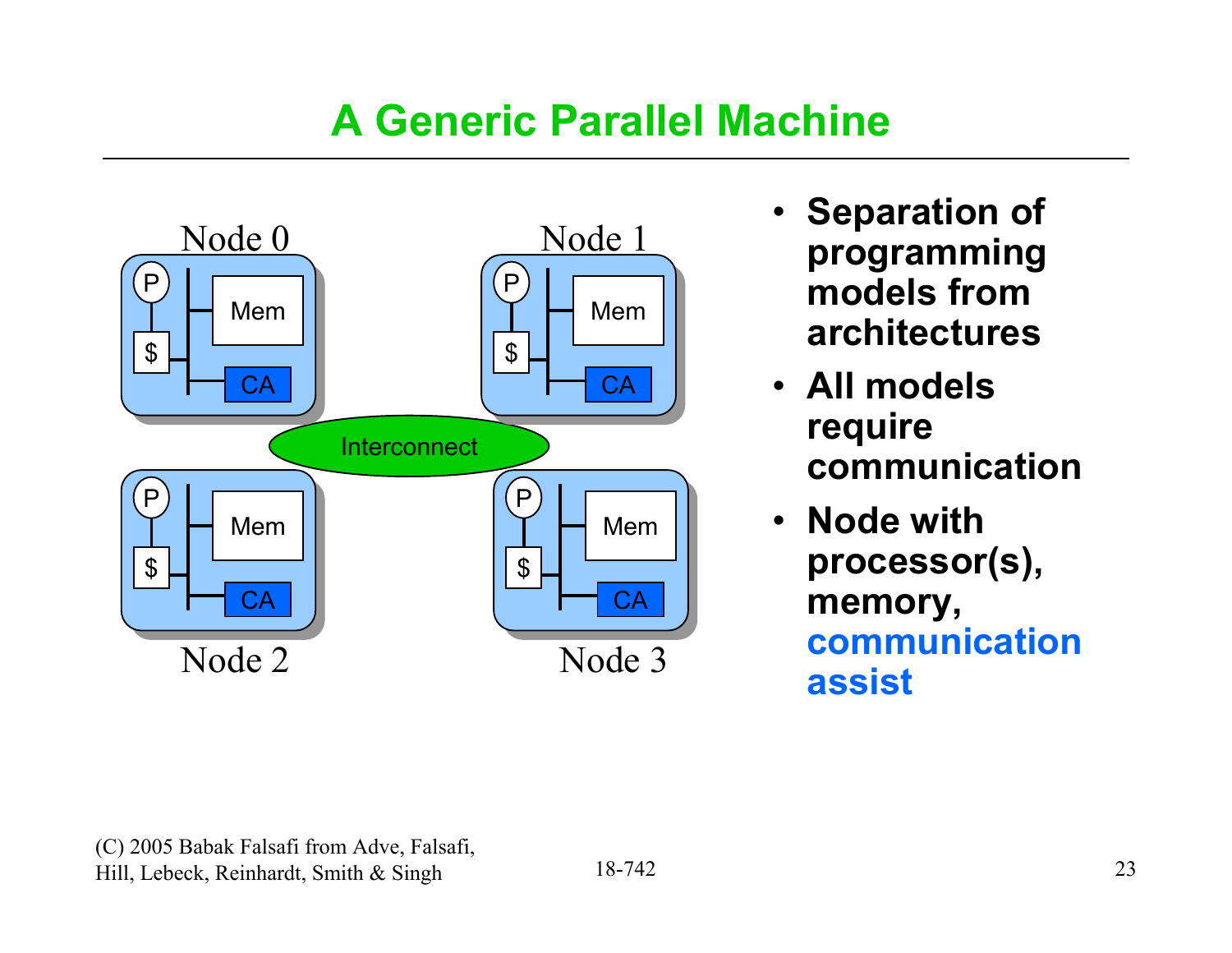## **Today's Parallel Computer Architecture**

- **Extension of traditional computer architecture to support communication and cooperation**
	- **Communications architecture**

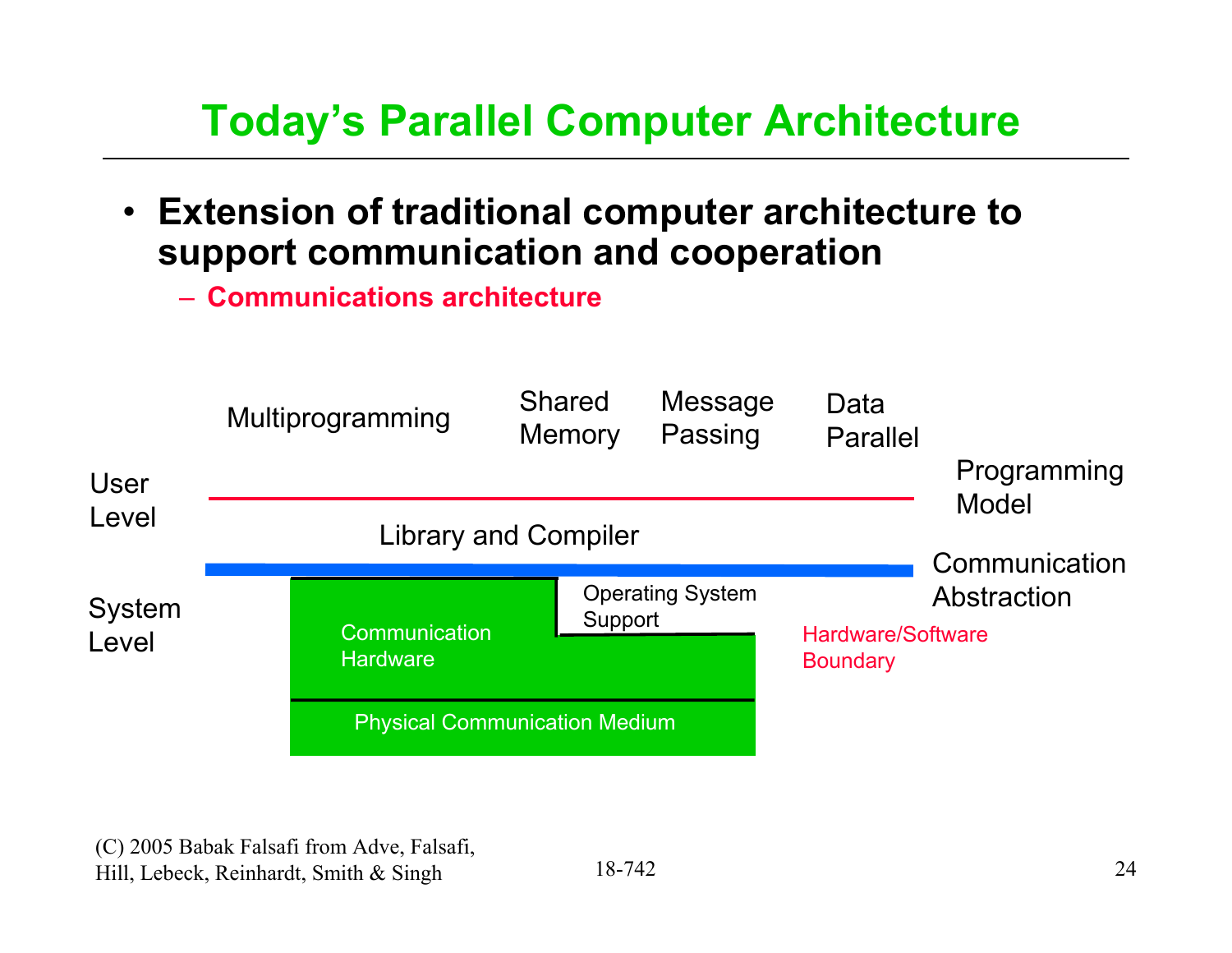### **Simple Problem**

**for i = 1 to NA[i] = (A[i] + B[i]) \* C[i] sum = sum + A[i]**

• **How do I make this parallel?**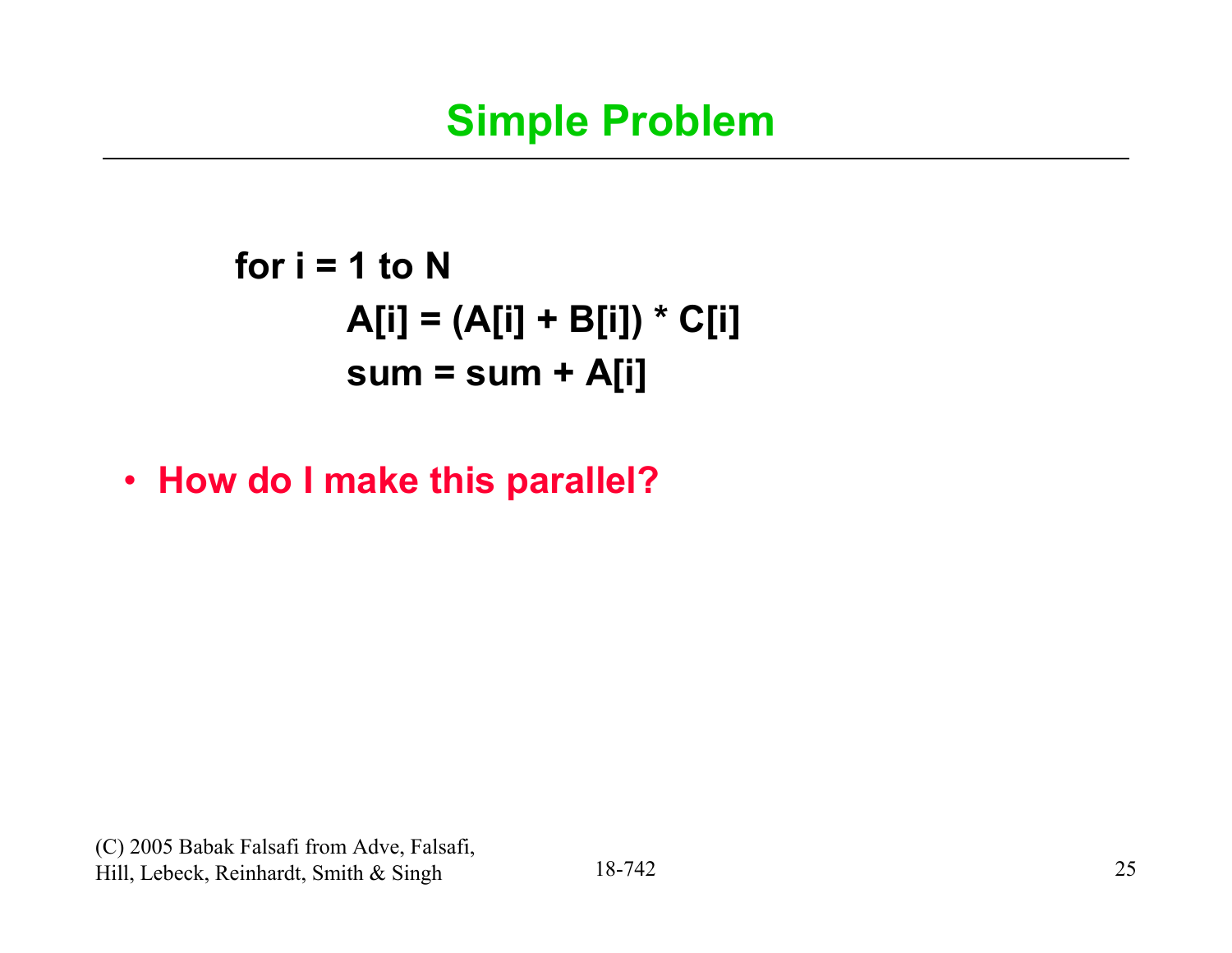### **Simple Problem**

**for i = 1 to NA[i] = (A[i] + B[i]) \* C[i] sum = sum + A[i]** • **Split the loops** » **Independent iterations for i = 1 to NA[i] = (A[i] + B[i]) \* C[i] for i = 1 to Nsum = sum + A[i]**

• **Data flow graph?**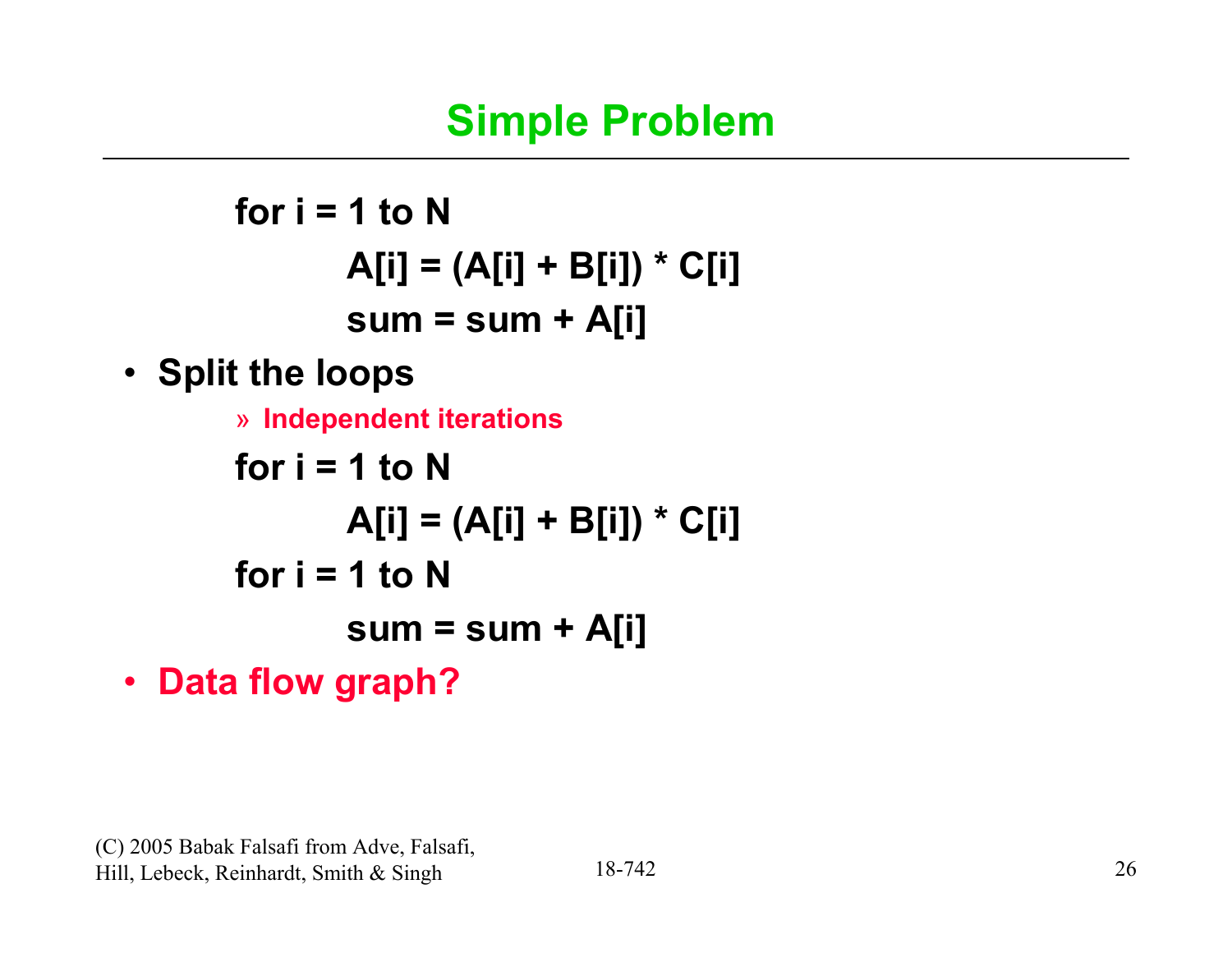### **Data Flow Graph**

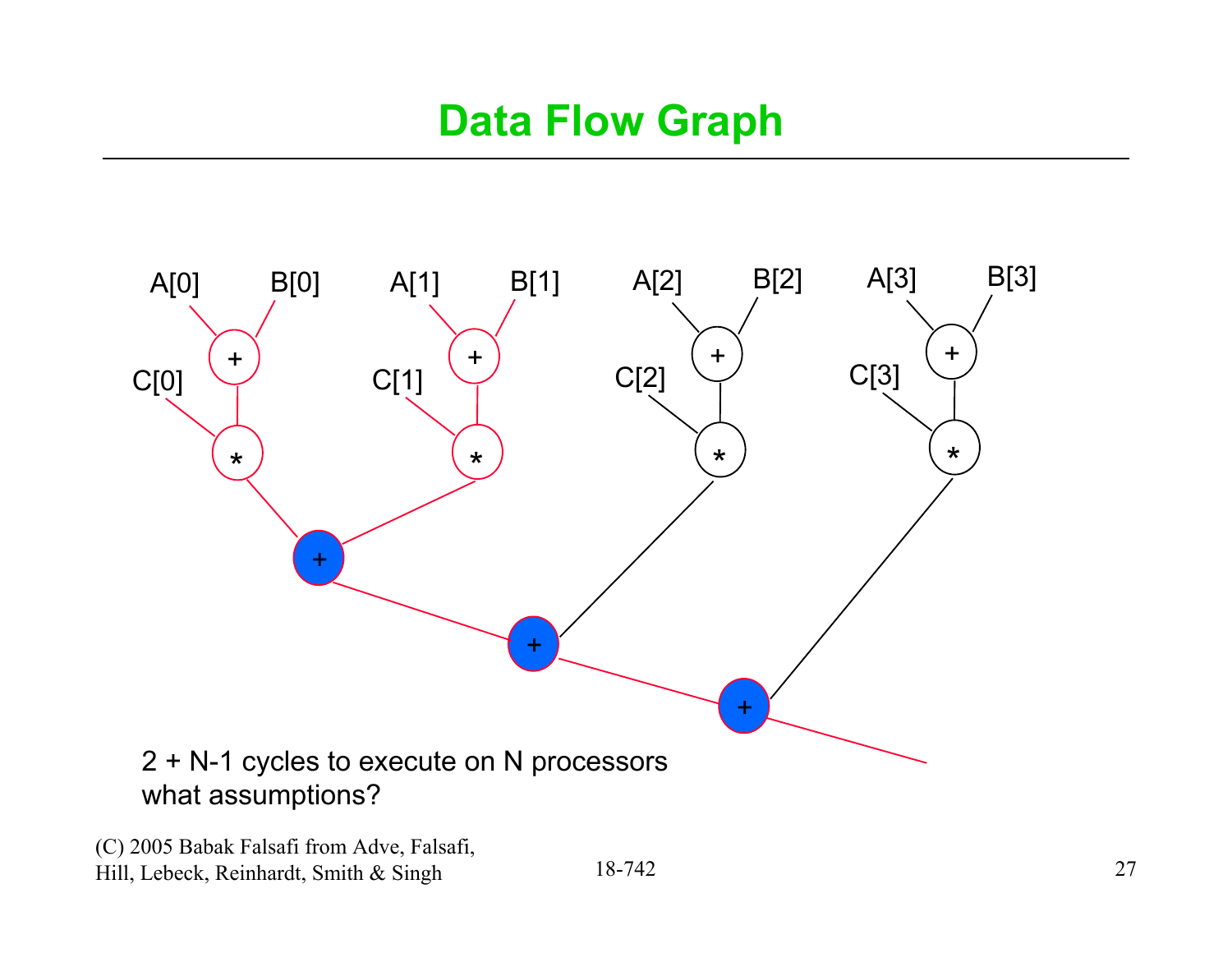### **Partitioning of Data Flow Graph**

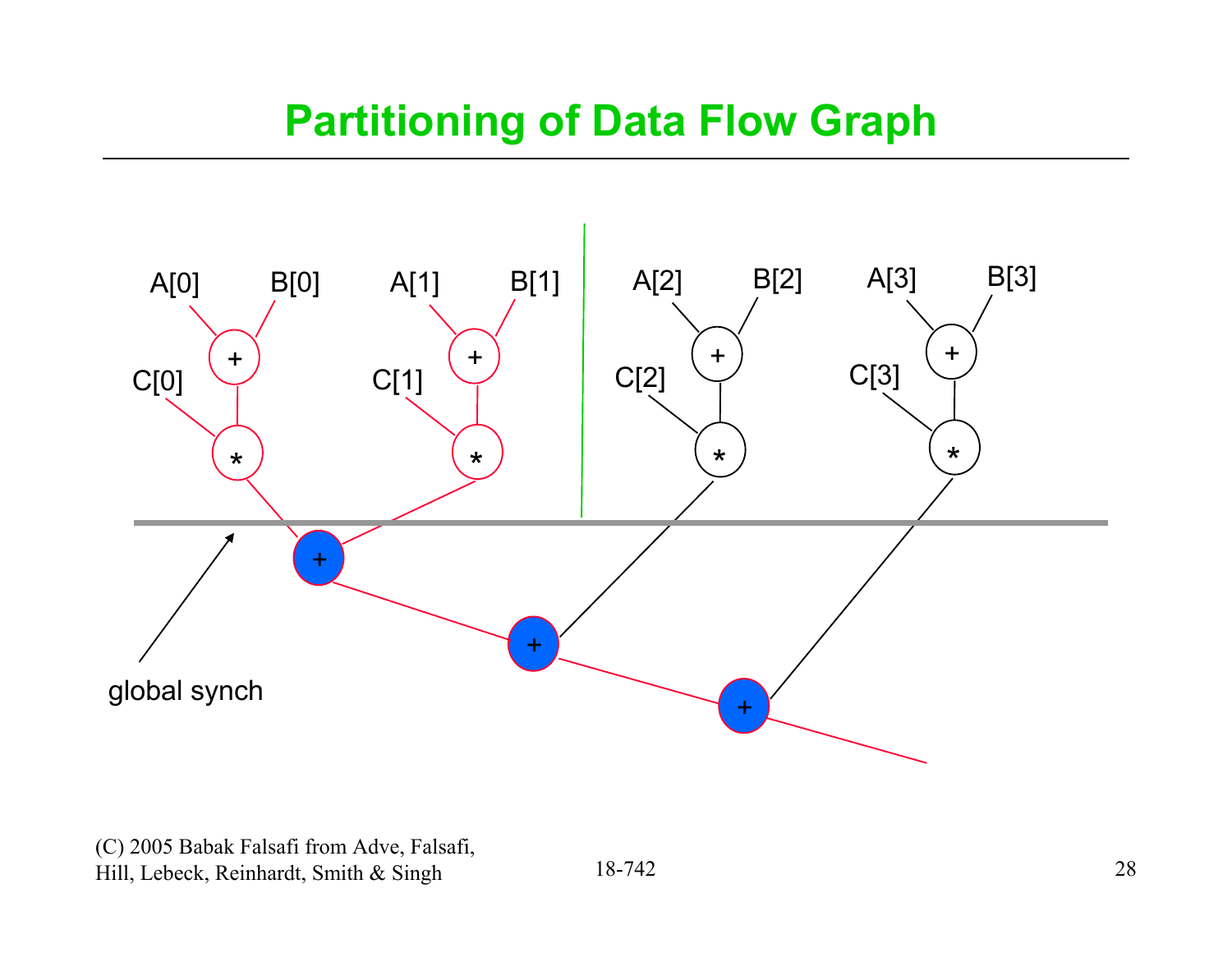- **Historically, Programming Model == Architecture**
- **Thread(s) of control that operate on data**
- **Provides a communication abstraction that is a contract between hardware and software (ala ISA)**

#### **Current Models**

- **Shared Memory**
- •**Message Passing**
- •**Data Parallel (Shared Address Space)**
- •**(Data Flow)**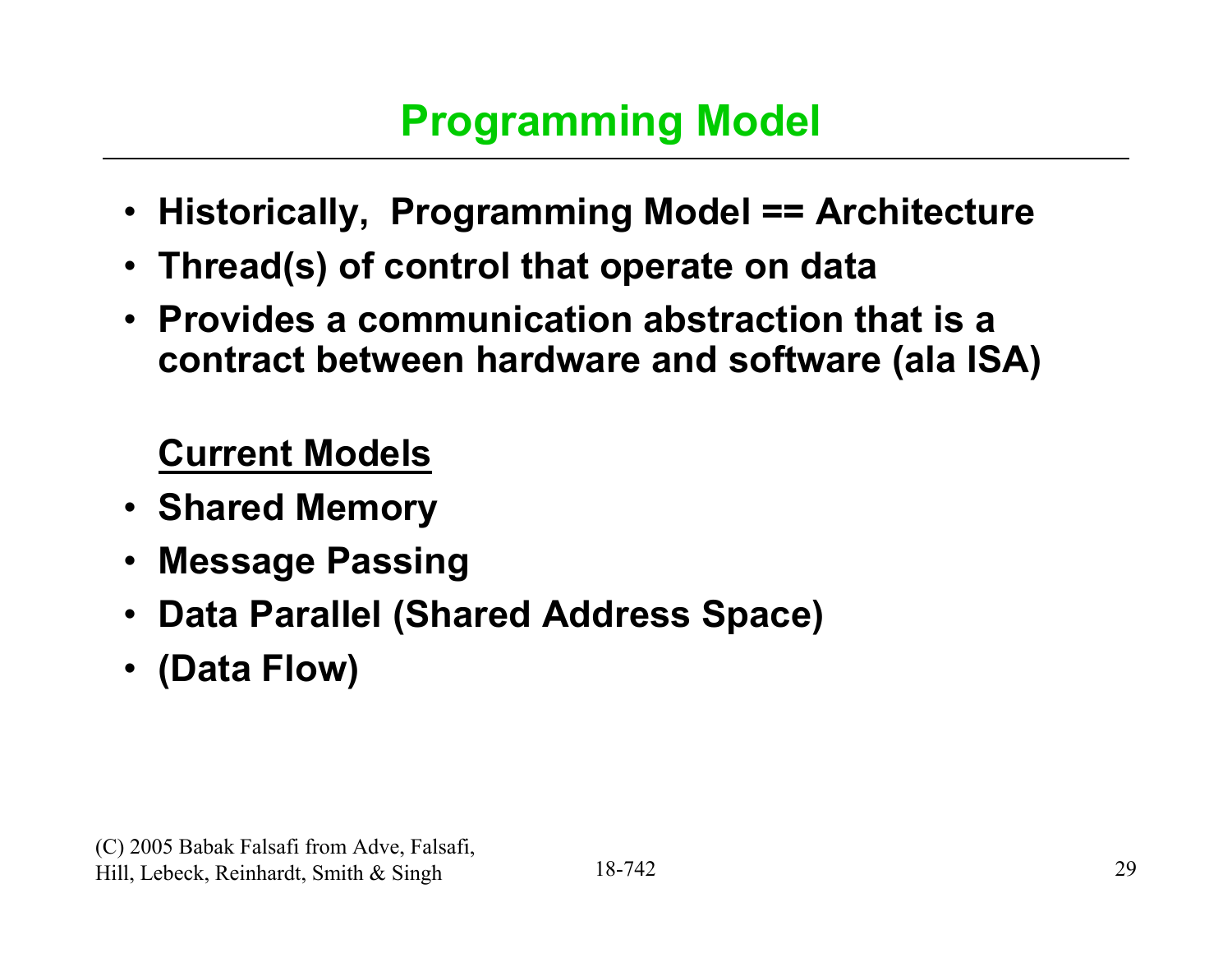## **Shared (Physical) Memory**



#### Machine Physical Address Space

- • **Communication, sharing, and synchronization with store / load on shared variables**
- • **Must map virtual pages to physical page frames**
- • **Consider OS support for good mapping**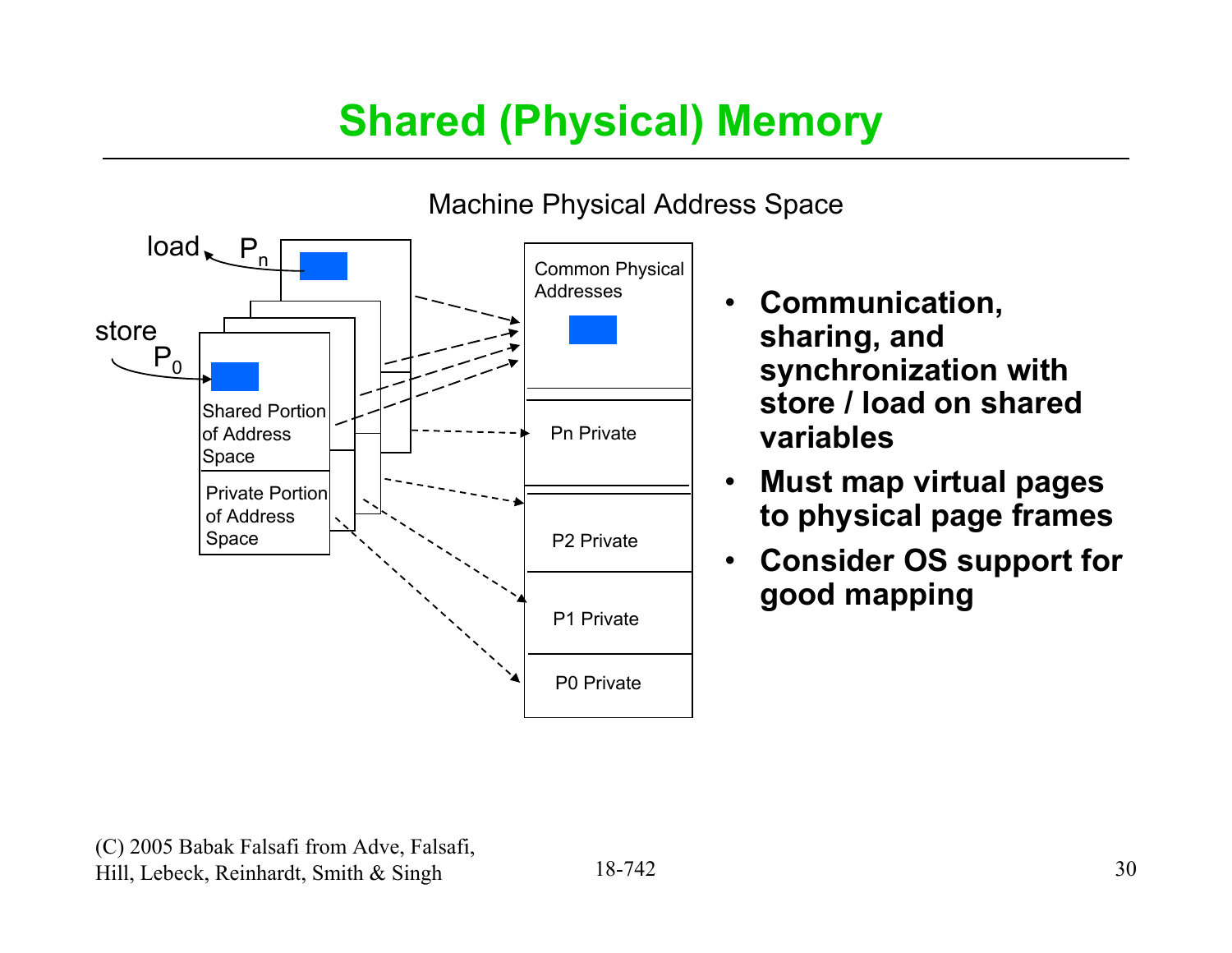## **Shared (Physical) Memory on Generic MP**



Keep private data and frequently used shared data on same node as computation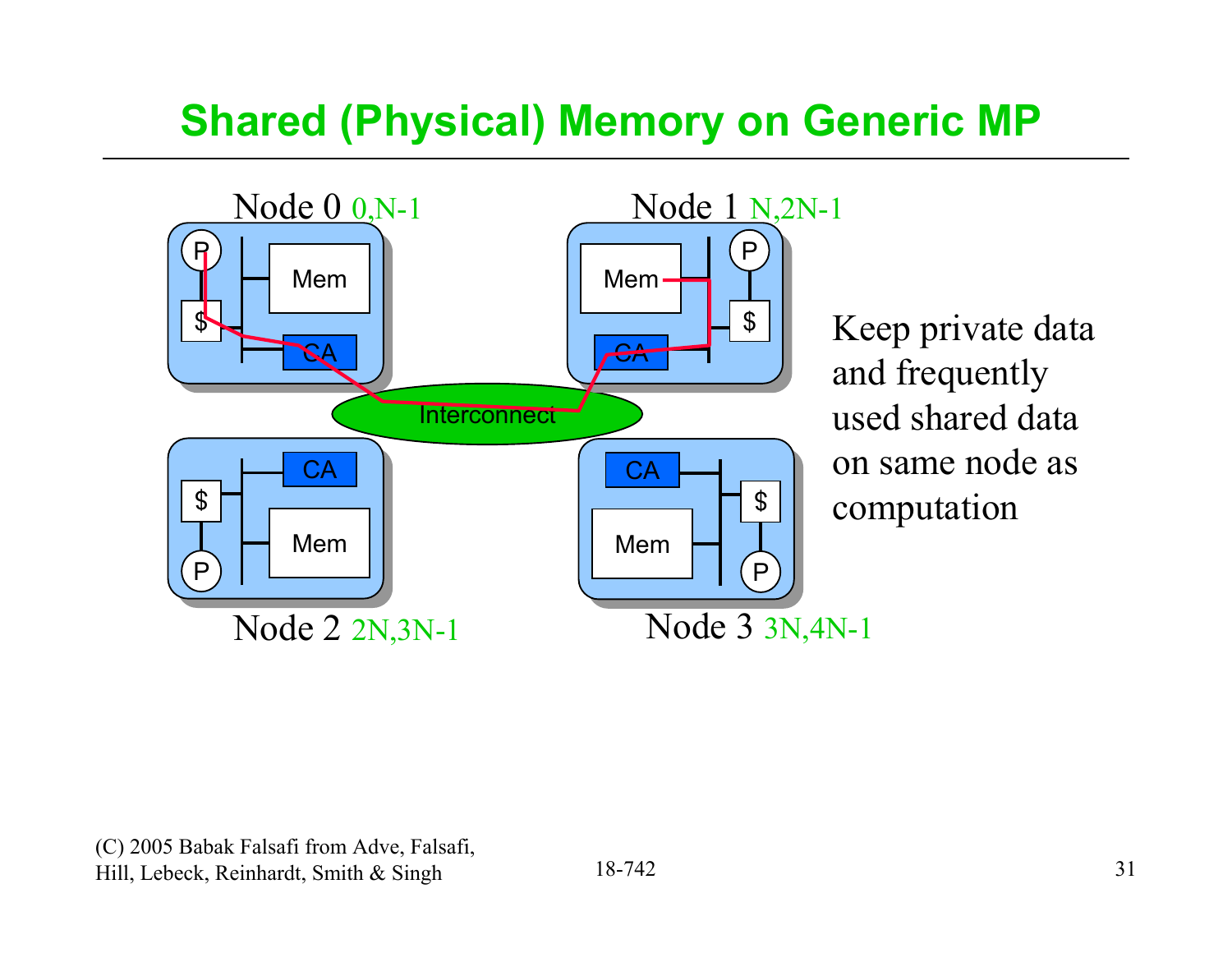#### **Return of The Simple Problem**

**private int i, my\_start, my\_end, mynode; shared float A[N], B[N], C[N], sum; for i <sup>=</sup>***my\_start* **to** *my\_end* **A[i] = (A[i] + B[i]) \* C[i] GLOBAL\_SYNCH; if (mynode == 0) for i = 1 to Nsum = sum + A[i]**

• **Can run this on any shared memory machine**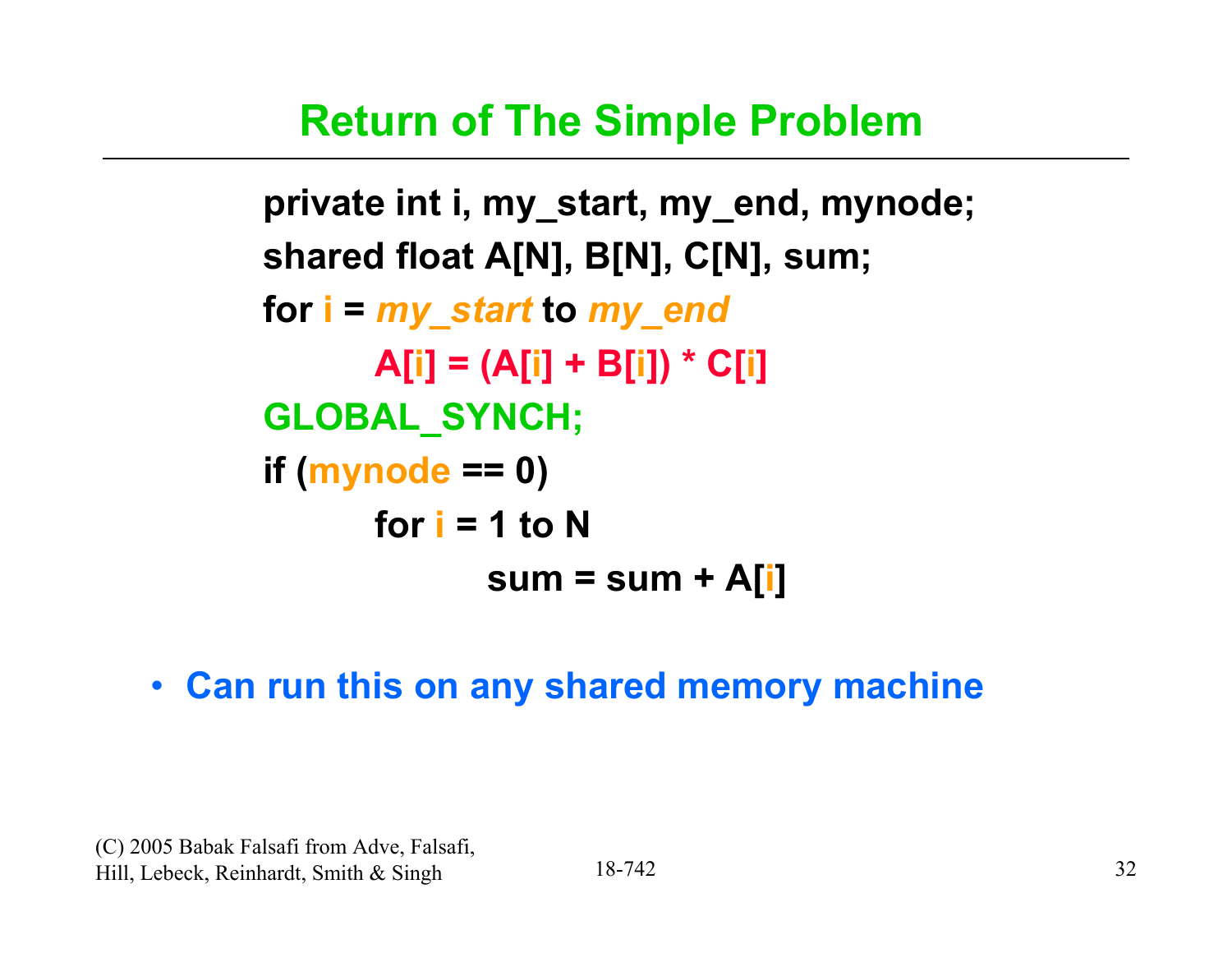### **Message Passing Architectures**



- **Cannot directly access memory on another node**
- **IBM SP-2, Intel Paragon**
- **Cluster of workstations**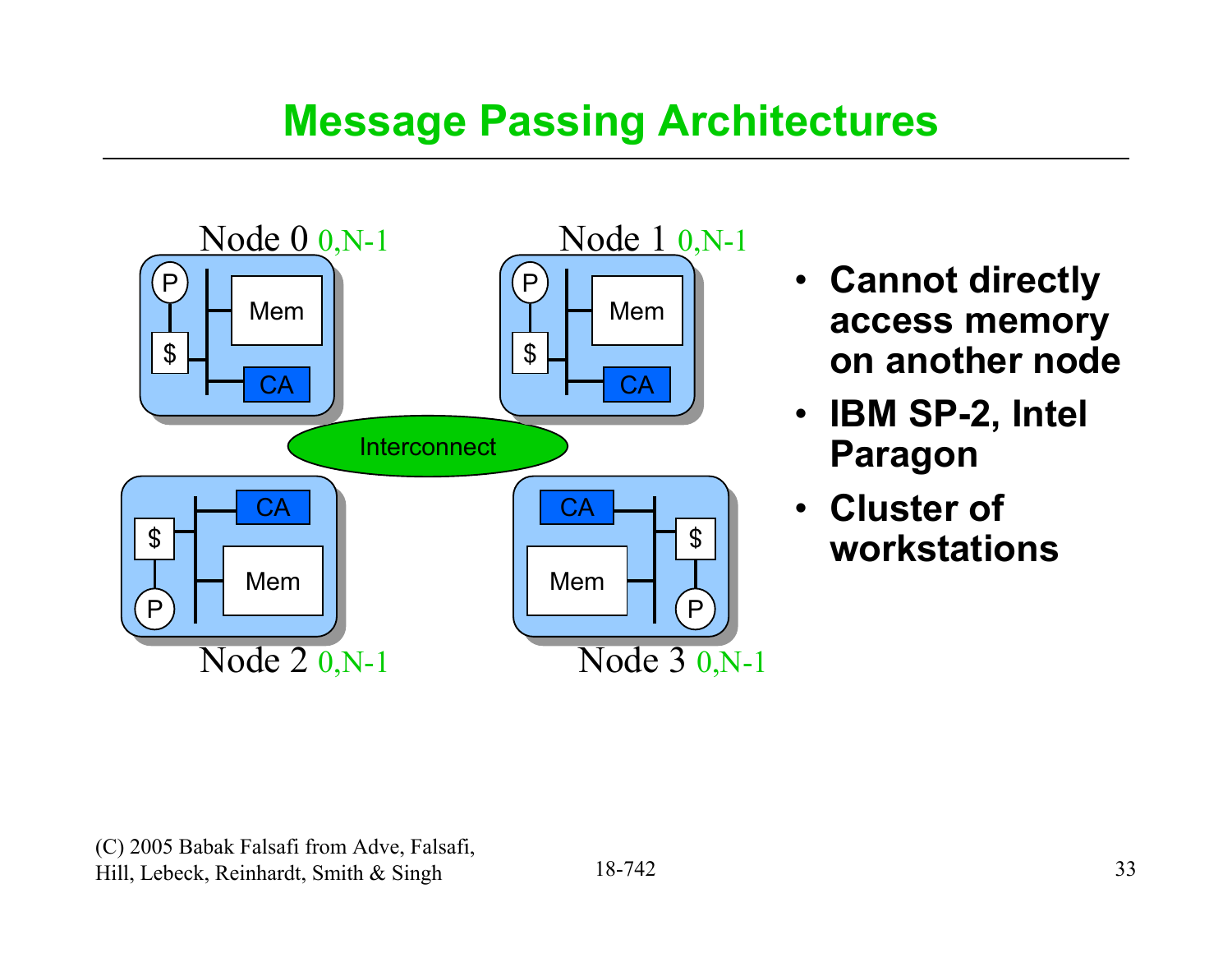## **Message Passing Programming Model**



#### • **User level send/receive abstraction**

- **local buffer (x,y), process (Q,P) and tag (t)**
- **naming and synchronization**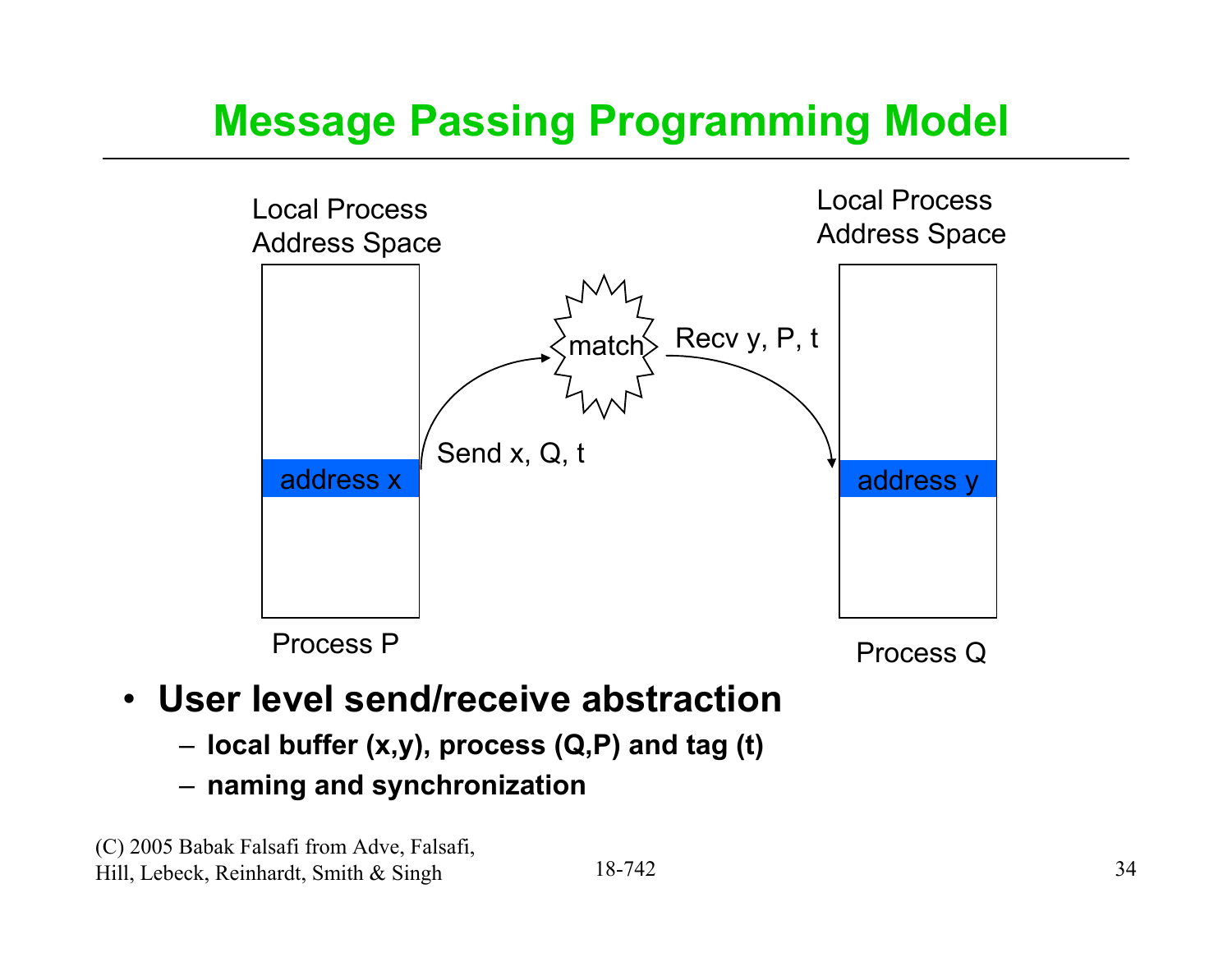### **The Simple Problem Again**

```
int i, my_start, my_end, mynode;
float A[N/P], B[N/P], C[N/P], sum;
for i = 1 to N/PA[i] = (A[i] + B[i]) * C[i]
        sum = sum + A[i]
if (mynode != 0)
        send (sum,0);
if (mynode == 0)
        for i = 1 to P-1recv(tmp,i)
                sum = sum + tmp
```
- **Send/Recv communicates and synchronizes**
- **P processors**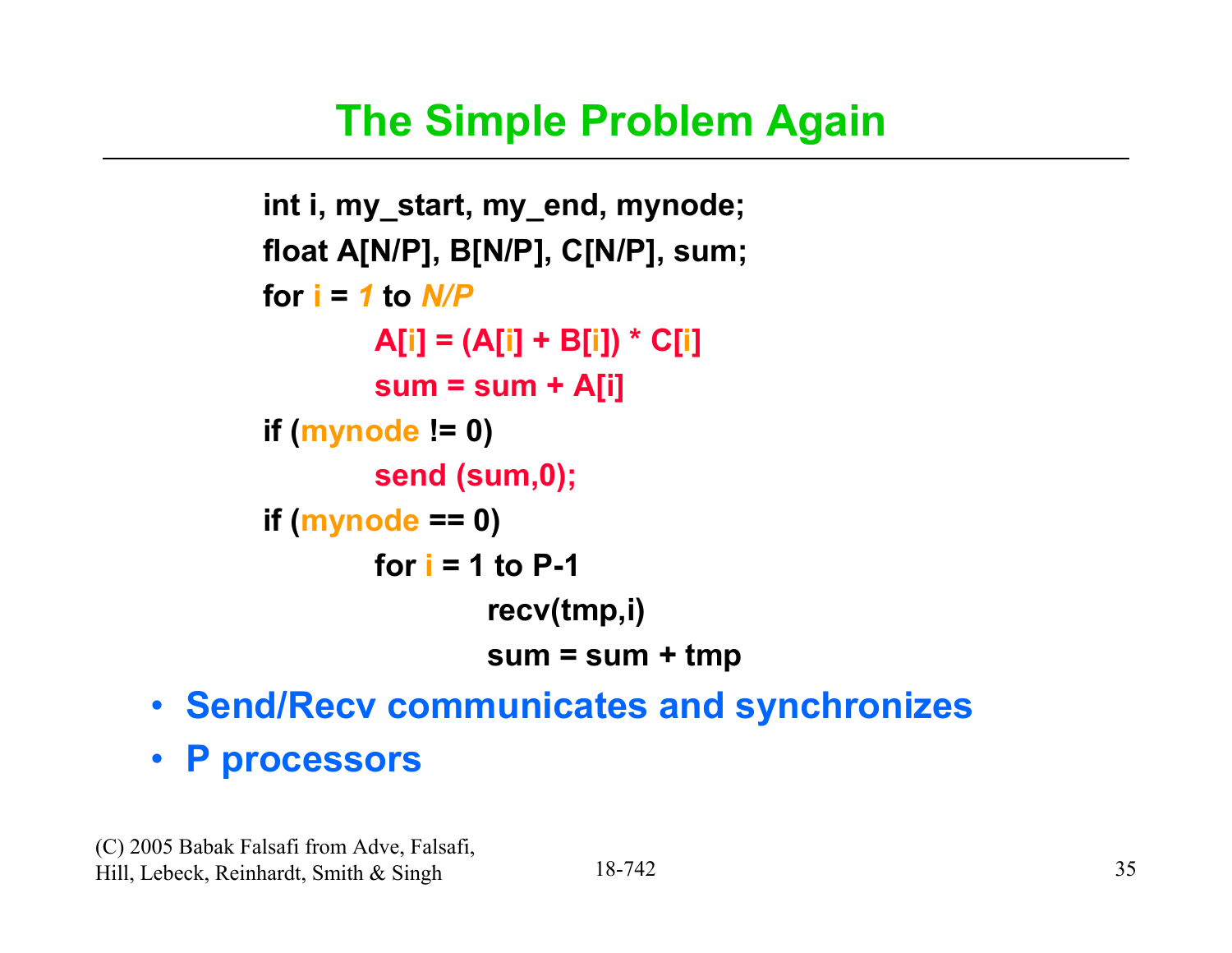## **Separation of Architecture from Model**

- **At the lowest level SM sends messages**
	- **HW is specialized to expedite read/write messages**
- **What programming model / abstraction is supported at user level?**
- **Can I have shared-memory abstraction on message passing HW?**
- **Can I have message passing abstraction on shared memory HW?**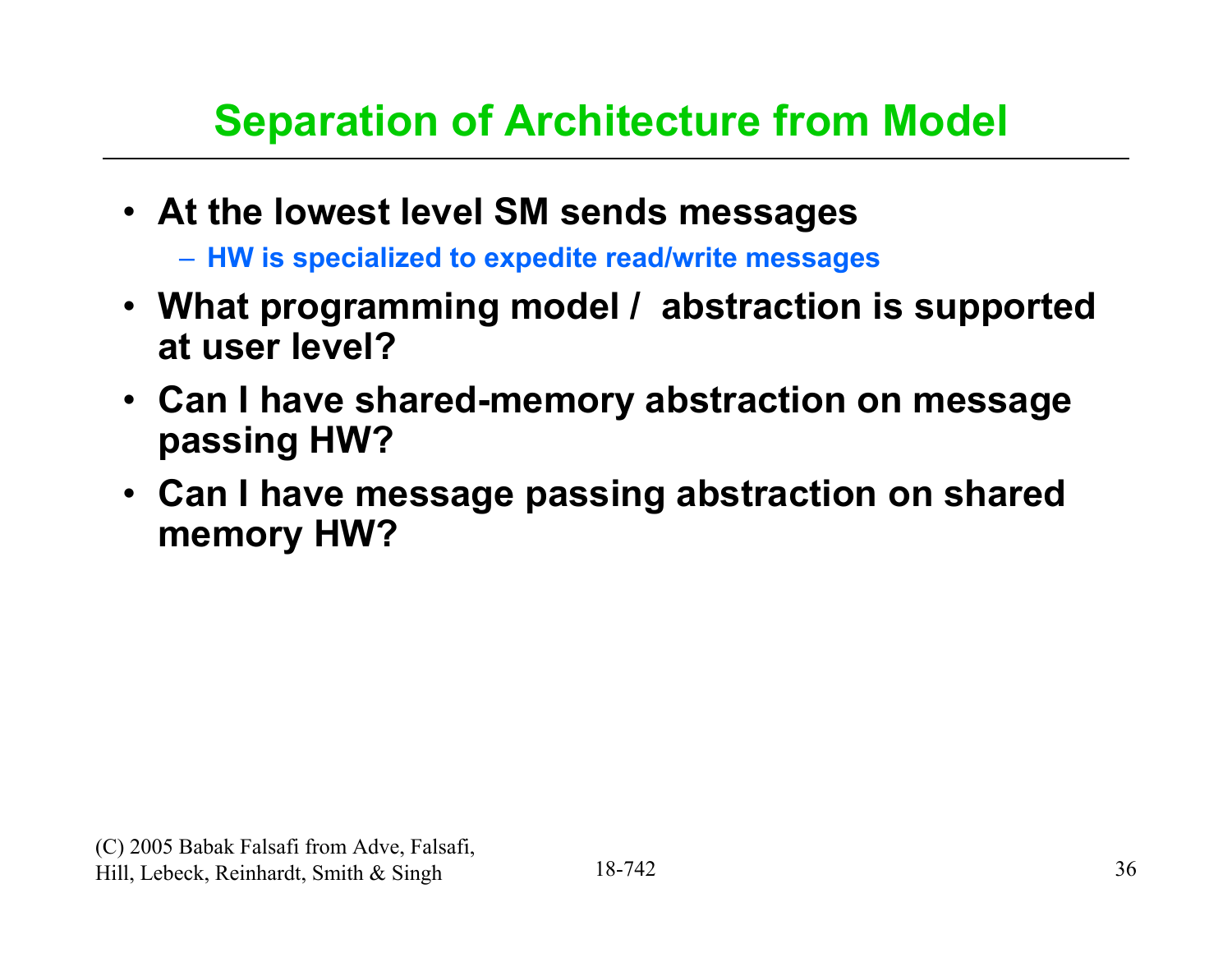- **Programming Model**
	- **operations are performed on each element of a large (regular) data structure in a single step**
	- **arithmetic, global data transfer**
- **Processor is logically associated with each data element**
- **Early architectures directly mirrored programming model**
	- **Many, bit serial processors**
- **Today we have FP units and caches on microprocessors**
- **Can support data parallel model on SM or MP architecture**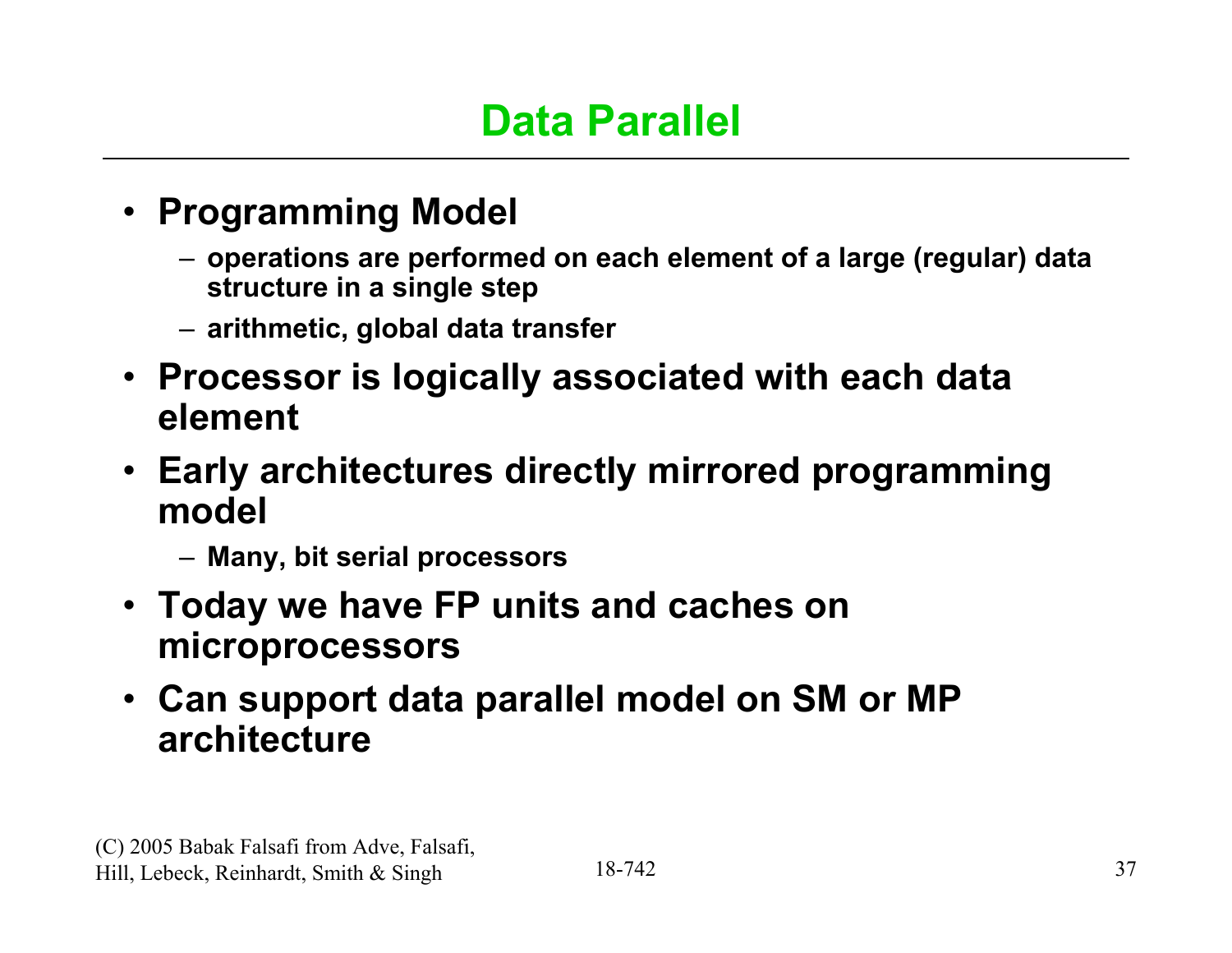**Assuming we have N processors**  $A = (A + B) * C$ **sum = global\_sum (A)**

- **Language supports array assignment**
- **Special HW support for global operations**
- **CM-2 bit-serial**
- **CM-5 32-bit SPARC processors**
	- **Message Passing and Data Parallel models**
	- **Special control network**
- **Chapter 11…..**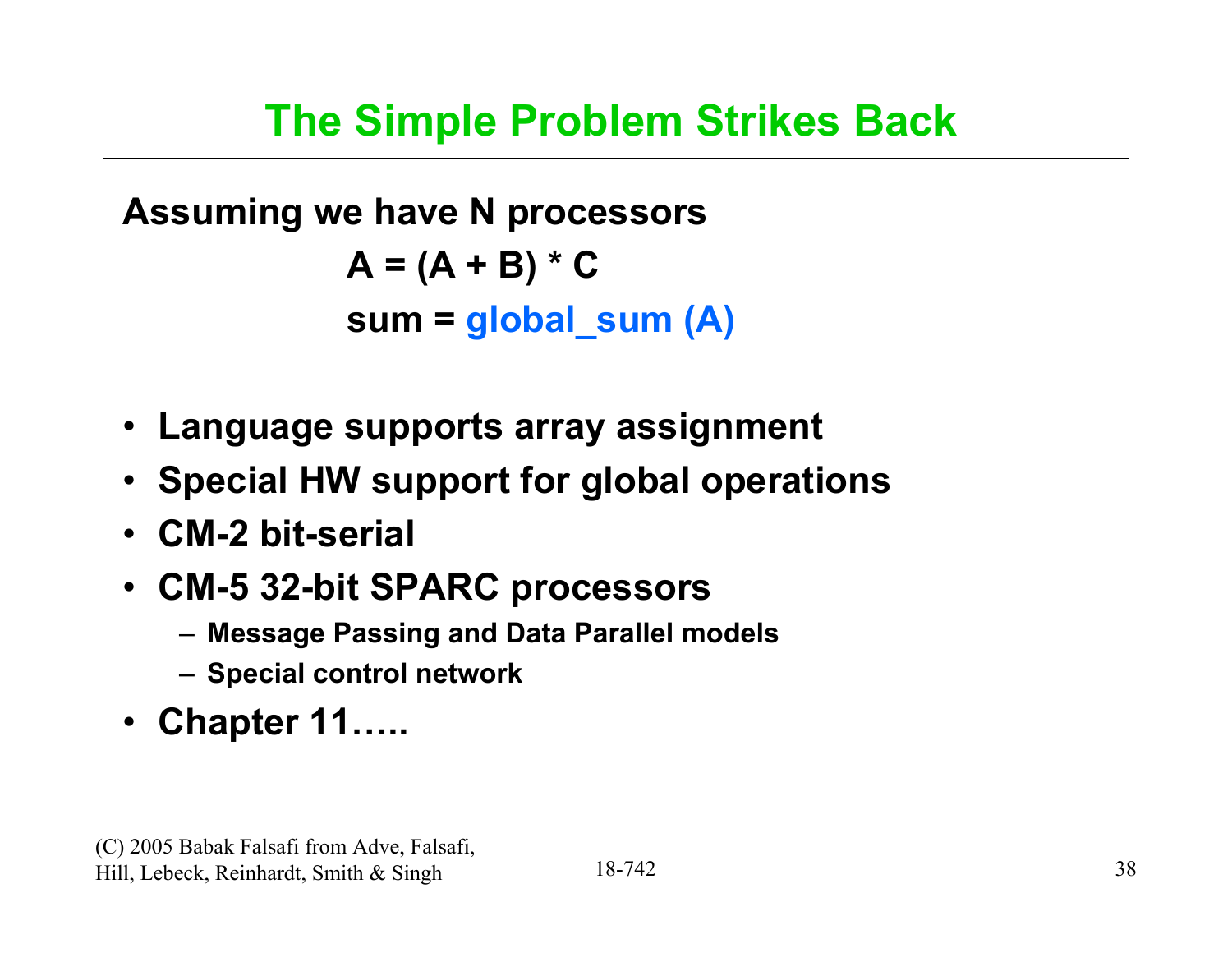#### **Data Flow Architectures**